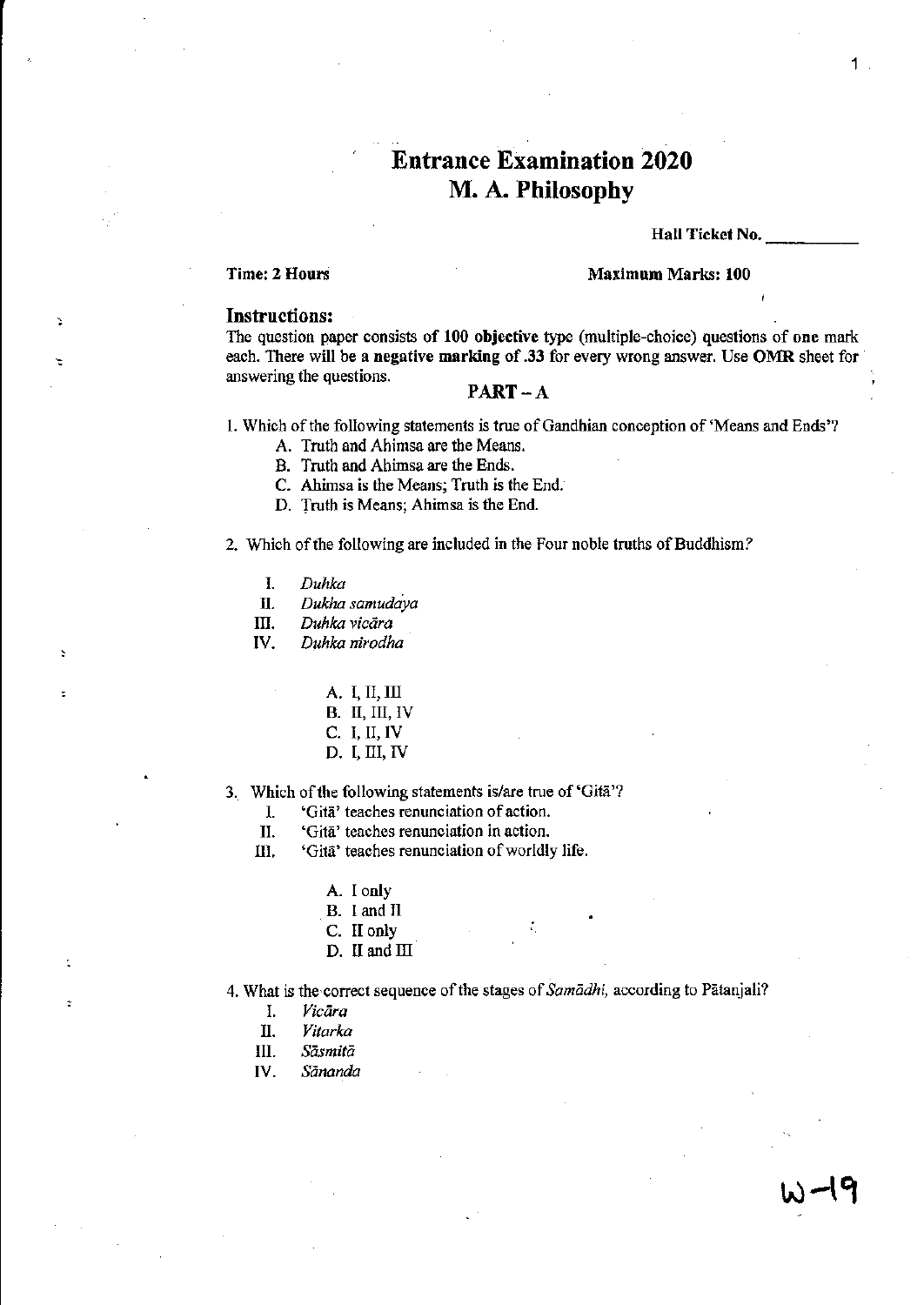A. II, I, IV, III

B. II, I, III, IV

- C. I, II, IV, III
- D. III, II, I, IV

5. Which of the following statements are correct according to Buddhism?<br>I. The Second Noble Truth states that an end to suffering is possi-

- I. The Second Noble Truth states that an end to suffering is possible.<br>II. Pratityasamutpāda is also known as *dharma chakra*.
- *II. Pratityasamutpada* is also known as *dharma chakra.*
- Samyak väk, samyak karmänta, and samyak smrti are not among the constituents of the eightfold path.
- IV. *Jāti* and *jarā-maran* among the twelve-spoked wheel are related to the future life.<br>V. Buddhism accents only three *pramanas*.

Buddhism accepts only three *pramanas*.

VI. Buddhism does not believe in the existence of a creator.

- A. **I,** II, III,
- B. I, III, IV, V
- C. I, IV, V
- D. II, IV, VI

6. Which among the following, according to Vedic tradition, are *mahiiviikyas?* 

- I. *Tatvamasi*
- n. *Aham Brahmasmi*
- III. *Prajñānam Brahman*
- IV. *Sarvambrahman* 
	- A. I, III, IV
	- B. II, III, IV
	- C. J, II, IV
	- D. I, II, III

7. Which of the following is termed as Vedanta?

- A. The Brähmanas
- B. The Samhitas
- C. The Upanisads
- D. The Yogasutras

8. The concept of Bodhisattva is associated with:

- A. Theravāda
- B. Mahayana
- C. Mahāsanghika
- D. Sauträntika

9. Which of the following is the root- cause of all sufferings according to Buddhism?

÷.

- I. Desire to be born again
- II. Ignorance
- III. Old age and death
- IV. Clinging to enjoyment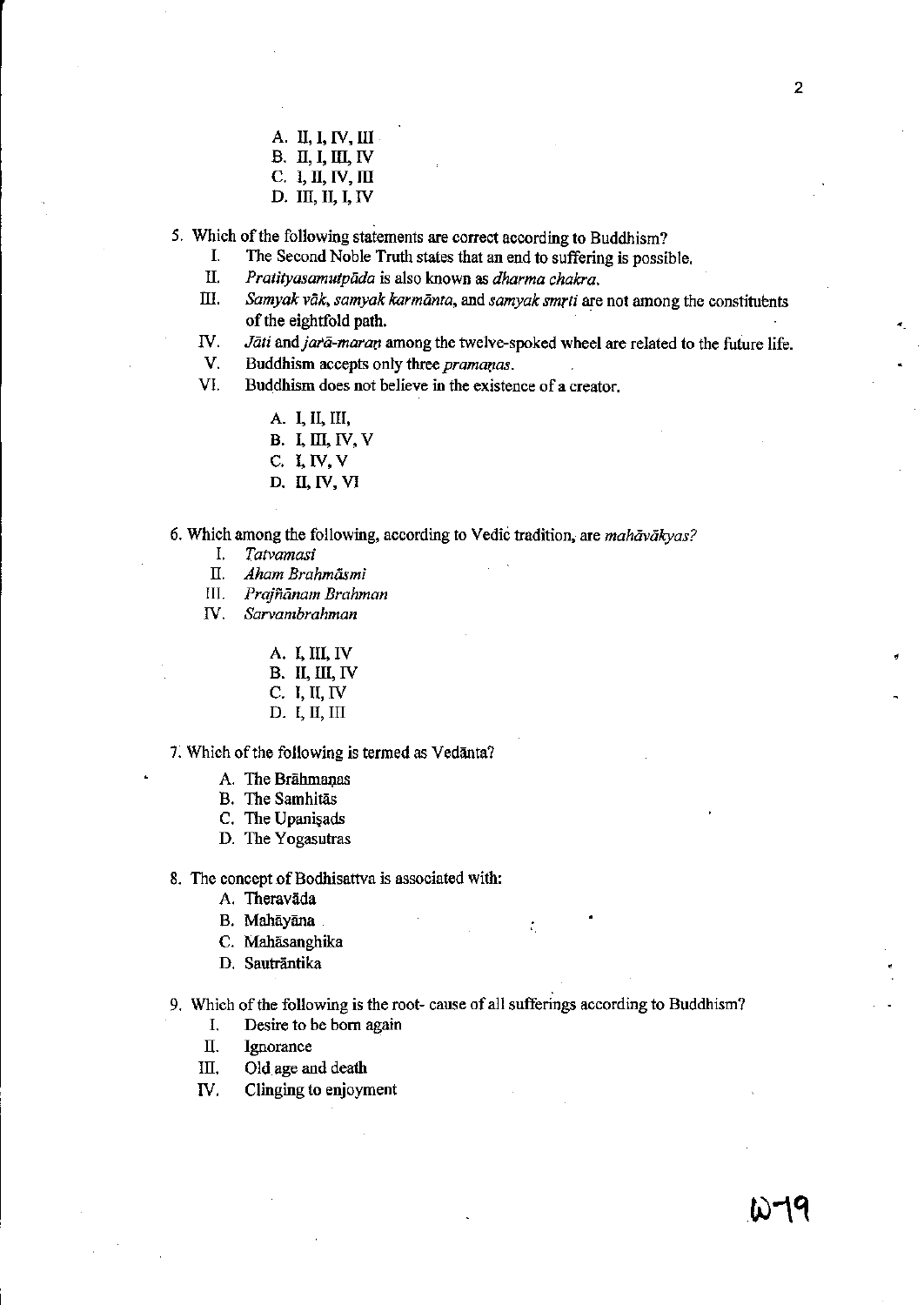- A.Onlyl
- B. Only II
- C. II and IV
- D. I, II and IV

10. Which systems of the Indian philosophy fall in the group of *astikas?* 

A. Nyāya, Sāmkhya, and Yoga

B. Cārvāka, Buddhism, and Jainism

- C. Jainism, Vedānta, and Mimāmsā
- D. Cārvāka, Buddhism, and Nyāya

11. Which scripture has the character of Satyakāma?

- A. Rāmāyaņa
- B. Mahabharata
- C. Bhagavad~Gita
- D. Chandogya Upanişad

12. Suppose that the sentence, "There is a glass of water on the table" is true. Which of the following statements regarding this true sentence is **not** acceptable to Nyaya-vaises ika?

- A. The sentence corresponds to the state of affairs it represents.
- B. The existence of the glass of water on the table is re-identifiable by a later cognition.
- C. Perception of the glass afwater on the table validates the existence of a glass of water on the table,
- D. The existence of a glass of water on the table is independent of our cognition of it.

13. Find the correct statements from the following four:

- I. There are four sections of Vedas namely Samhitas, Brahmanas, Āraņyakas and Upanisads.
- II. Samhita is the collection of Mantras.
- III. Upanisads deal with the rituals and sanctifies.
- IV. No philosopher has ever challenged the authority of Vedas.
	- A.  $I$  and  $II$
	- B. II and III
	- C. I and III
	- D. III and IV

14. Consider the following statements:

*I. Rāja Yoga is a science of āsanas.* 

II. *Karma yoga* is the practice of the eightfold path mentioned by Pātanjali.

III. *Jñāna yoga* is a way to acquire knowledge of absolute reality.

IV. *Bhakti yoga* is the spiritual love towards God.

Which of the following statements are correct?

- A. I and IV
- B. II and III
- $C.$  I and  $III$
- D. III and IV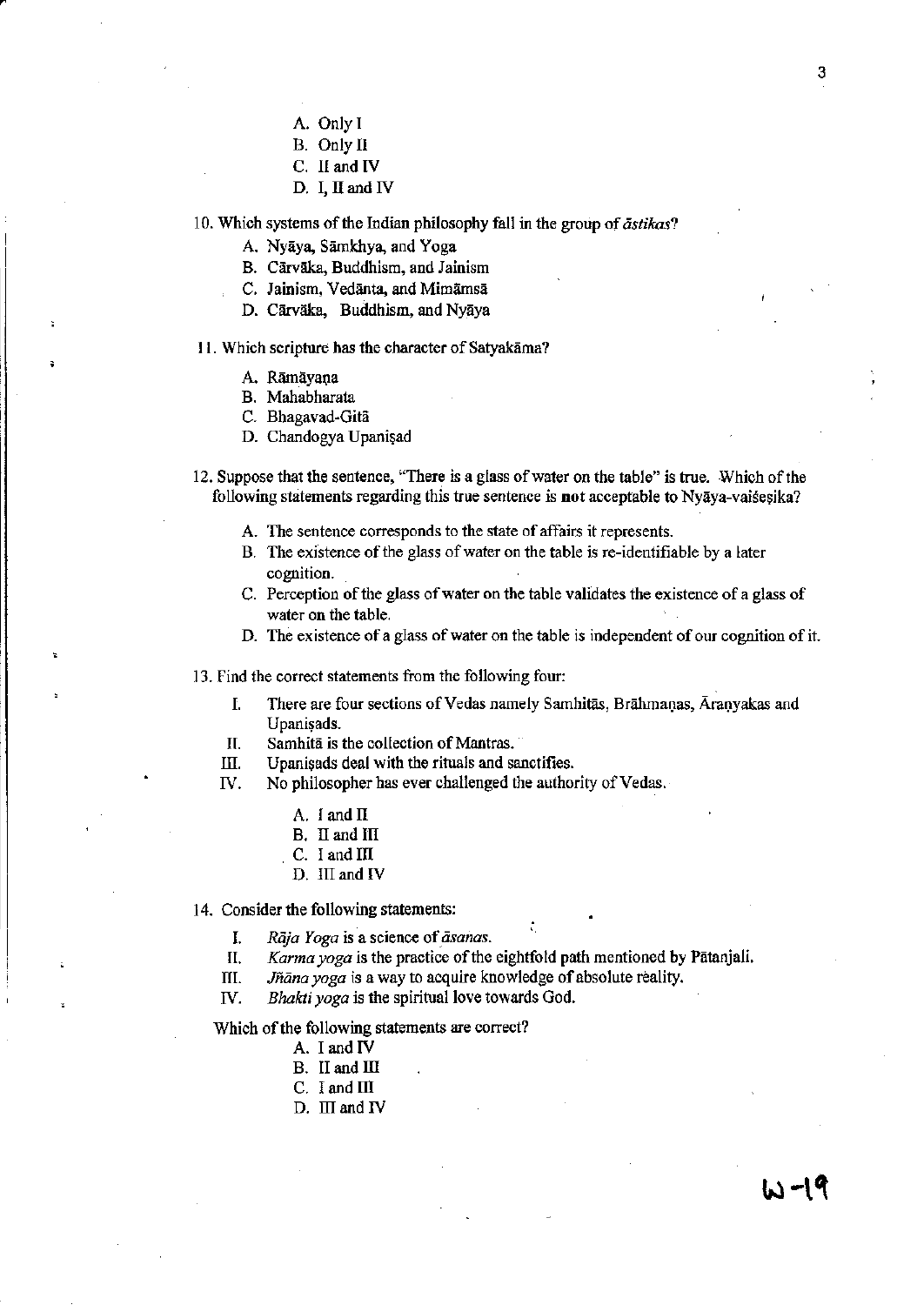15. Match List-I with List-II and select the correct answer.

|       | List-T                                                                                                                                                                                                                                                                                                           | List-II    |
|-------|------------------------------------------------------------------------------------------------------------------------------------------------------------------------------------------------------------------------------------------------------------------------------------------------------------------|------------|
| -1. - | Realism                                                                                                                                                                                                                                                                                                          | 1.Cārvāka  |
| Ш.    | Idealism                                                                                                                                                                                                                                                                                                         | 2. Jainism |
| пт    | $D_{\alpha}$ ) and in the set of $L_{\alpha}$ and $L_{\alpha}$ and $L_{\alpha}$ and $L_{\alpha}$ and $L_{\alpha}$ and $L_{\alpha}$ and $L_{\alpha}$ and $L_{\alpha}$ and $L_{\alpha}$ and $L_{\alpha}$ and $L_{\alpha}$ and $L_{\alpha}$ and $L_{\alpha}$ and $L_{\alpha}$ and $L_{\alpha}$ and $L_{\alpha}$ and |            |

III. Relativistic pluralism 3. Nyãya.<br>IV. Materialism 4. Advaita 1. Materialism 4. Advaita Vedanta

|             | Τ | Н  | Ш | ΙV |
|-------------|---|----|---|----|
| A. 3        |   | 2  | 4 | L  |
| <b>B.</b> 3 |   | 4  | 2 | 1  |
| C.4         |   | 3  | 2 | 1  |
| D. 2        |   | -3 | L | 4  |

16. Match the terms (column I) with their descriptions (column II).

|     | Column I   | Column II                                   |
|-----|------------|---------------------------------------------|
| L.  | Lama       | 1. An enlightened being                     |
| П.  | Arhat      | 2. A state of enlightenment                 |
| Ш.  | Upāsaka    | 3. An ascetic in Tibetan Buddhist tradition |
| IV. | Bodhicitta | 4. A lay follower                           |

|             | Т. | П | m | ΓV |
|-------------|----|---|---|----|
| А.          | 3  | 2 | 4 | 1  |
| <b>B.</b>   | 3  | 1 | 4 | 2  |
| $C_{\star}$ | 4  | 2 | ł | 3  |
| D.          | -2 | 4 | 1 | 3  |

17. Match the schools of Indian philosophy (column I) with their accepted *Pramanas* (column II).

| Column I              | Column II                                                          |
|-----------------------|--------------------------------------------------------------------|
| I. Cārvāka            | 1. Pratyakşa, Anumāna, Upamāna, Arthāpattih, Sabda,<br>Anupalabdhi |
| II. Buddhism          | 2. Pratyaksa, Anumāna, Śabda                                       |
| III. Vedānta          | ٠<br>3. Pratyaksa, Anumāna                                         |
| IV. Yoga              | 4. Pratyaksa                                                       |
| V. Nyãya              | 5. Pratyaksa, Anumāna, Upamāna, Arthāpattih, Sabda                 |
| VI. Prabhākar Mimāmsā | 6. Pratyaksa, Anumāna, Upamāna, Śabda                              |

|  |                |                |                | I II III IV V VI | ť |
|--|----------------|----------------|----------------|------------------|---|
|  | A. 4 3 5 2 6   |                |                |                  |   |
|  | B. 4 3 1 2 6 5 |                |                |                  |   |
|  | C. 3 2 1       | $\overline{4}$ | $-6$           | 5                |   |
|  | D. 4 2 1 3     |                | 5 <sup>5</sup> | 6                |   |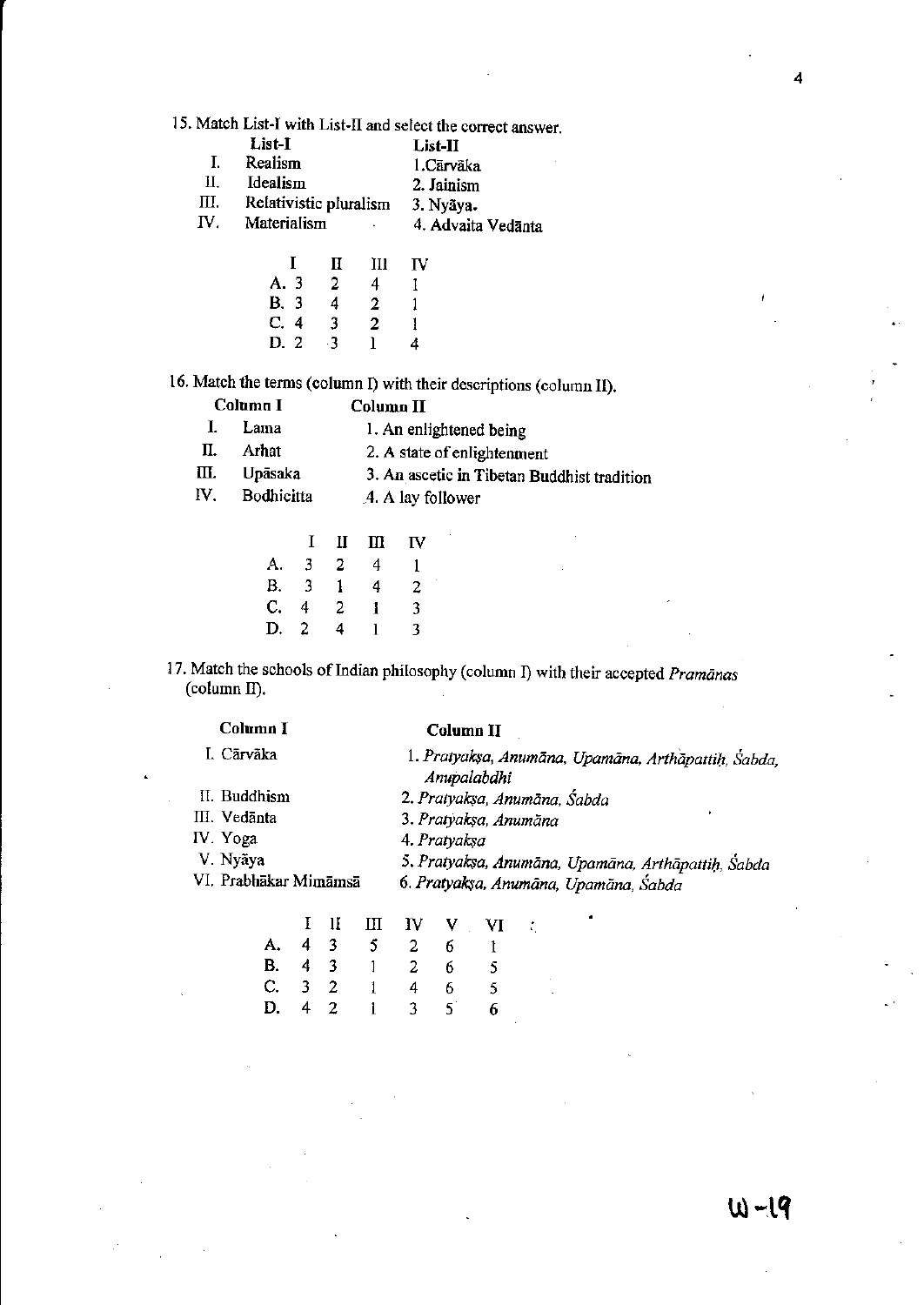18. Match the systems of Indian philosophy (column I) with their theories of causation (column II).

|      | Column I  |  | <b>Column II</b> |                         |  |
|------|-----------|--|------------------|-------------------------|--|
| L    | Cārvāka   |  |                  | 1. Brahman-pariņāmavāda |  |
| П.   | Sāmkhya   |  |                  | 2. Ārambhavāda          |  |
| III. | Jainism   |  | 3. Vivartavāda   |                         |  |
| IV.  | Rāmānuj   |  |                  | 4. Sadāsdkāryavāda      |  |
| V.   | Vaiśesika |  |                  | 5. Prakrti-pariņāmavāda |  |
| VI.  | Vedānta   |  |                  | 6. Svabhāvavāda         |  |
|      |           |  |                  |                         |  |

|  |  | . .                                                              |
|--|--|------------------------------------------------------------------|
|  |  |                                                                  |
|  |  | $\overline{3}$                                                   |
|  |  | $\overline{2}$                                                   |
|  |  |                                                                  |
|  |  | A. 6 5 4 1 2 3<br>B. 6 1 4 5 2<br>C. 4 5 6 1 3<br>D. 2 5 4 1 6 3 |

19. Arrange the following steps of *A\$tanga Yaga* in order.

- *I. Samiidhi*
- II. Prāņāyām
- m. *Dharana*

r

IV. *Niyama* 

A. IV, II, I, III B. IV, II, Ill, 1 C. III, II, IV, I D. IV, I, III, II

20. Arrange the following philosophers according to the chronological order.

- 1. Mādhvāchārya<br>II. Śankarācārva
- Sankaracarya
- III. Gaudapāda<br>IV. Vallabhācār
- Vallabhācārya

| A. I, II, III, IV |
|-------------------|
| B. II, I, III, IV |
| C. III, II, I, IV |
| D. III, I, II, IV |

21. Kant characterises the most general concepts belonging to human understanding as

÷.

- A. Categories.
- B. Intuitions.
- C. Ideas.
- D. Schemata.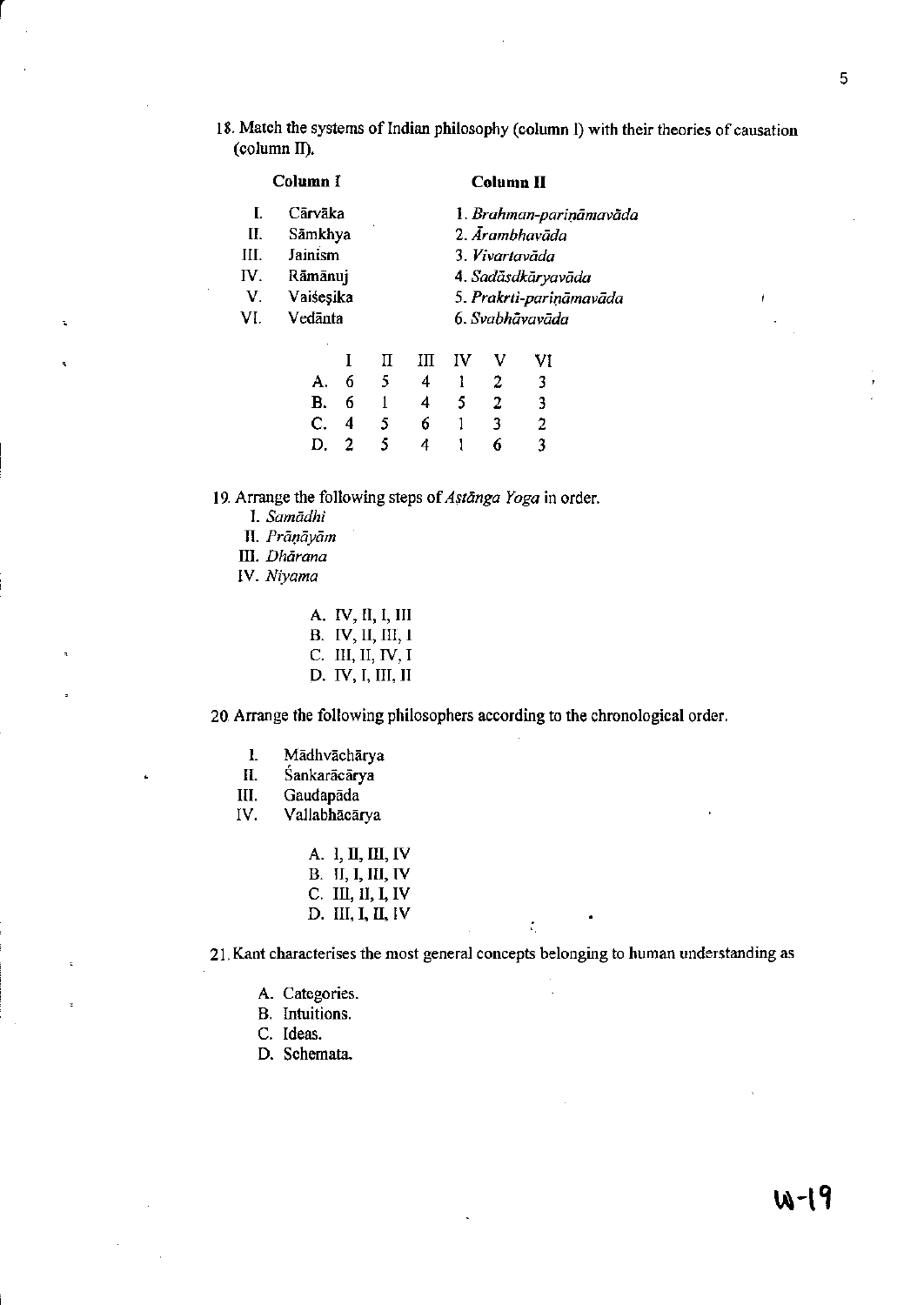- 22. The principle that a statement is cognitively meaningful only if it is empirically verifiable was championed by
	- A. Rationalists.

r

- B. Positivists.
- C. Materialists.
- D. Idealists.

# 23. Hegel's system of Philosophy is a kind of

- A. Objective Idealism.
- B. Transcendental Idealism.
- C. Absolute Idealism.
- D. Subjective Idealism.

# 24. Which of the following is an ontological question?

- A. Is justified true belief knowledge?
- B. Are there unicorns?
- C. Is it good to tell a lie?
- D. Are the conclusions of all valid arguments true?

# 25. The philosopher who is associated with the Law of Sufficient Reason:

- A. Locke
- B. Berkeley
- C. Leibnitz
- D. Plato

26. Spinoza explains the mind-body relation through \_\_

- A. Interactionism.
- B. Pre-established harmony.
- C. Psycho-physical parallelism.
- D. Epiphenomenalism.

# 27. Which among the following works uses the geometric method of presentation?

- A. Spinoza's *Ethics*
- B. Moore's *Principia Ethica*
- C. Russell's *An Essay on the Foundations of Geometry*
- D. Frege's *Foundations of Arithmetic*

### 28. Who proposed the method of doubt?

- A. Hume
- B. Descartes
- C. Pyrrho
- D. Socrates

### 29. Which among the following would be analytic propositions for Kant?

- $I. A = A.$
- II.  $2+2=4$ .
- III. A bachelor is an unmarried man.
- IV. All bodies are extended.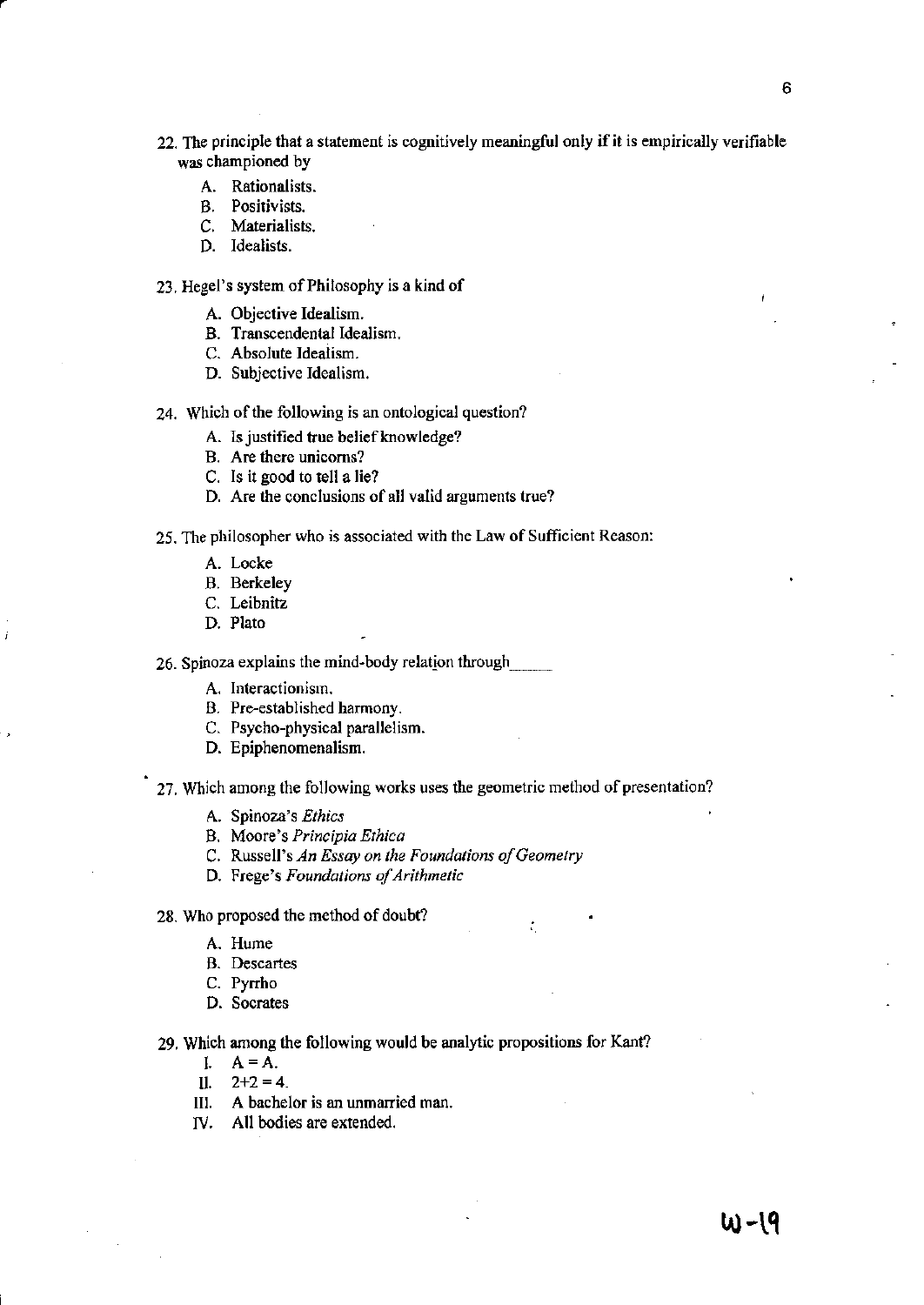A. I, II, III

r

- B. II, III, IV
- $C.$  III, IV, I
- D. IV, I, II

30. Consider the following statements:

- I. All knowledge is derived from experience.<br>II. Ideas of primary qualities are distinct from
- II. Ideas of primary qualities are distinct from ideas of secondary qualities.<br>III. To be is to be perceived
- III. To be is to be perceived.<br>IV. A physical object is a bur
- A physical object is a bundle of ideas.

Which of the following sets of statements is acceptable to Berkeley?

- A. I, II, III
- B. II, III, IV
- C. III,IV,1
- D. I, II, IV

# 31. Which of the following are the works of Immanuel Kant?

- 1. *Critique of Pure Reason*
- II. *Foundations of Metaphysics a/Morals*
- III. *Critique of Practical Reason*
- lV. *The Phenomenology a/Spirit*

A. II, III, IV

- B. I, III, IV
- C. I, II, IV
- D. I, II, III

32. Which of the following statements are true?

- I. Kierkegaard, Nietzsche, Heidegger and Sartre were existentialist thinkers.
- 11. Kierkegaard, Nietzsche, Karl Jaspers and Heidegger were existentialist thinkers.
- Locke, Berkeley and Hume were empiricists.
- IV. Berkeley, Leibnitz and Spinoz were rationalists.
- V. Kant accepted the distinction between *a priori* and *a posteriori* judgements; although he refuted the Analytic-Synthetic distinction.
- VI. Kant refuted the distinction between *a priori* and *a posteriori* judgements; although he accepted the Analytic-Synthetic distinction.
	- A. I, II, III B. IV, V, VI C. I, III, V D. II, IV, VI

# 33. Match the pre-Socratic philosophers with the principles they advocated:

- I. Anaximander: I, Water
- II. Parmenides: 2. Fire
- III. Thales: 3. The unlimited
- IV. Heraclitus: 4. Being
	- 5. Material Atoms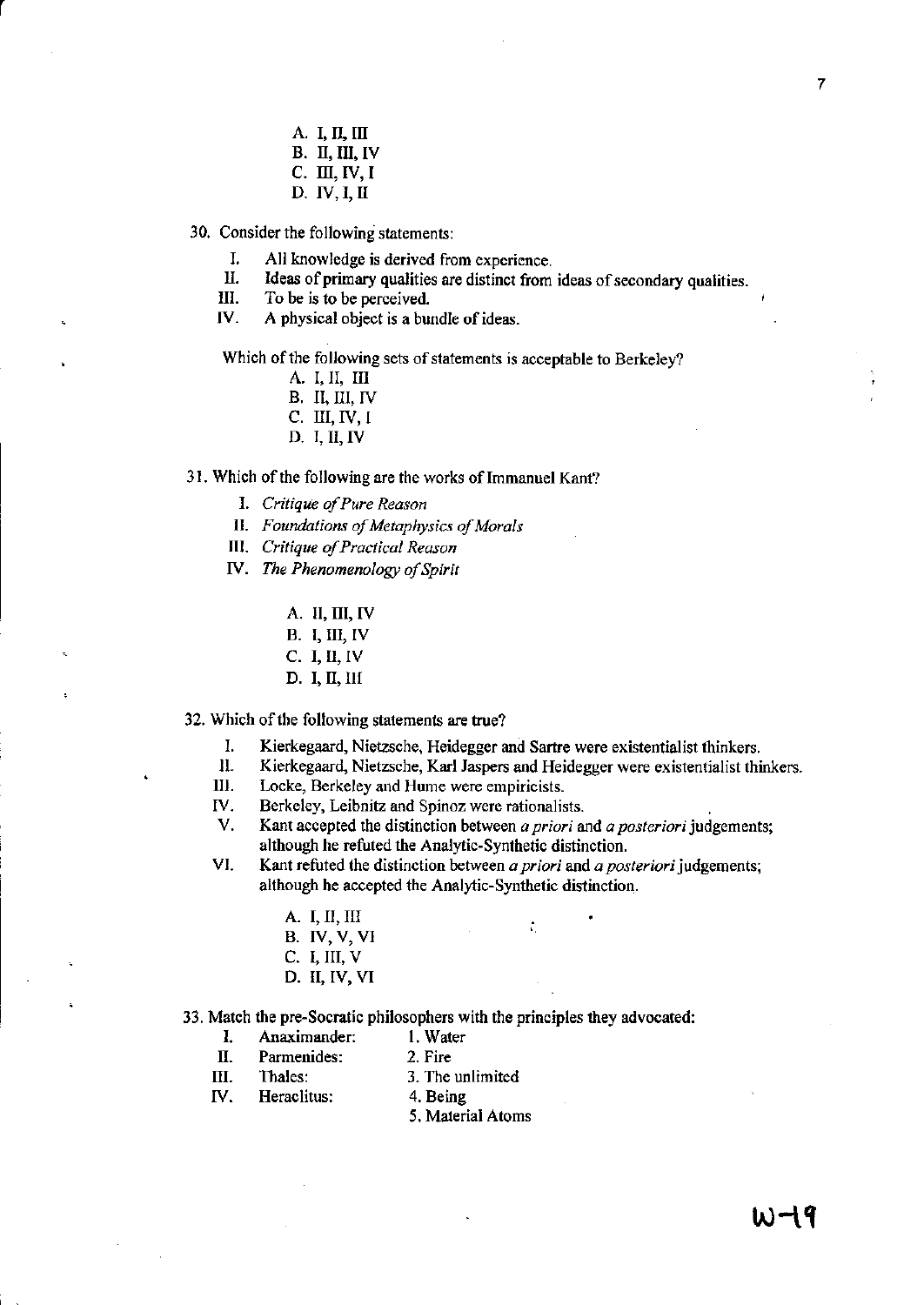|             | Т              | п | Ш | IV |
|-------------|----------------|---|---|----|
| А.          | 3              | 4 | 1 | 2  |
| <b>B.</b>   | $\overline{c}$ | 3 | 4 | 5  |
| $C_{\cdot}$ | 4              | 5 | 3 | Ŧ  |
| D.          | 5              | 1 | 2 | 3  |

34. Match the following:

| Ł.                   | Verificationism  | 1. Hume       |
|----------------------|------------------|---------------|
| H.                   | Falsificationism | 2. Kant       |
| III.                 | Logicism         | 3. Russell    |
| $\mathbf{N}_{\cdot}$ | Empiricism       | 4. A. J. Ayer |
|                      |                  | 5. Popper     |
|                      |                  |               |

|             |   |              | 11 HI        | Iν |
|-------------|---|--------------|--------------|----|
| А.          | 3 | $\mathbf{2}$ | $\mathbf{1}$ | 4  |
| <b>B.</b> 5 |   | 4            | 3            |    |
| $C_{\cdot}$ | 4 | 5            | 2            |    |
| D.          | 4 | 5.           | 3            |    |

35. Match the entries under List- I with suitable entries under List - II.

|     | List – I                          | $List - II$     |
|-----|-----------------------------------|-----------------|
|     | Ghost in the Machine              | 1. G. Frege     |
| II. | <b>Elimination of Metaphysics</b> | 2. G.E. Moore   |
| IΠ. | Defence of common sense           | 3. J.L. Austin  |
|     | IV. Speech act                    | 4. A.J. Ayer    |
|     |                                   | 5. Gilbert Ryle |

|           | I  | П | Ш | ΓV |
|-----------|----|---|---|----|
| А.        | 5  | 4 | 2 | 1  |
| <b>B.</b> | -5 | 4 | 2 | 3  |
| C.        | l  | 2 | 3 | 4  |
| D.        | 2  | 3 | 4 | 5  |

36. Match the authors with their books.

|     |                     | Authors |                                             |                           |    | <b>Books</b> |    |                                 |
|-----|---------------------|---------|---------------------------------------------|---------------------------|----|--------------|----|---------------------------------|
| Ι.  | David Hume          |         |                                             |                           |    | 1. Gitanjali |    |                                 |
| II. | John Locke          |         |                                             | 2. Logical Investigations |    |              |    |                                 |
| Ш.  | Rabindranath Tagore |         | 3. Enquiries Concerning Human Understanding |                           |    |              |    |                                 |
| IV. | Wittgenstein        |         | 4. Savitri                                  |                           |    |              |    |                                 |
| V.  | Sri Aurobindo       |         | 5. An Essay Concerning*Human Understanding  |                           |    |              |    |                                 |
| VI. | Husserl             |         |                                             |                           |    |              |    | 6. Philosophical Investigations |
|     |                     |         |                                             | Ш                         | ΙV |              | Vf |                                 |
|     |                     |         | 5                                           | 6                         |    |              |    |                                 |

|      | .              | ---          |            |   |                          |
|------|----------------|--------------|------------|---|--------------------------|
|      | A. 3 5         |              | 6 1 4      |   | $\overline{\phantom{0}}$ |
|      | B. 5 3 1       |              | 6          | 4 | $\mathbf{2}$             |
|      | C. 3 5         | $\mathbf{L}$ | 6          | 4 | $\mathbf{2}$             |
| D. 3 | 5 <sup>5</sup> | $\mathbf{1}$ | $6\quad 2$ |   | 4                        |
|      |                |              |            |   |                          |

8

ł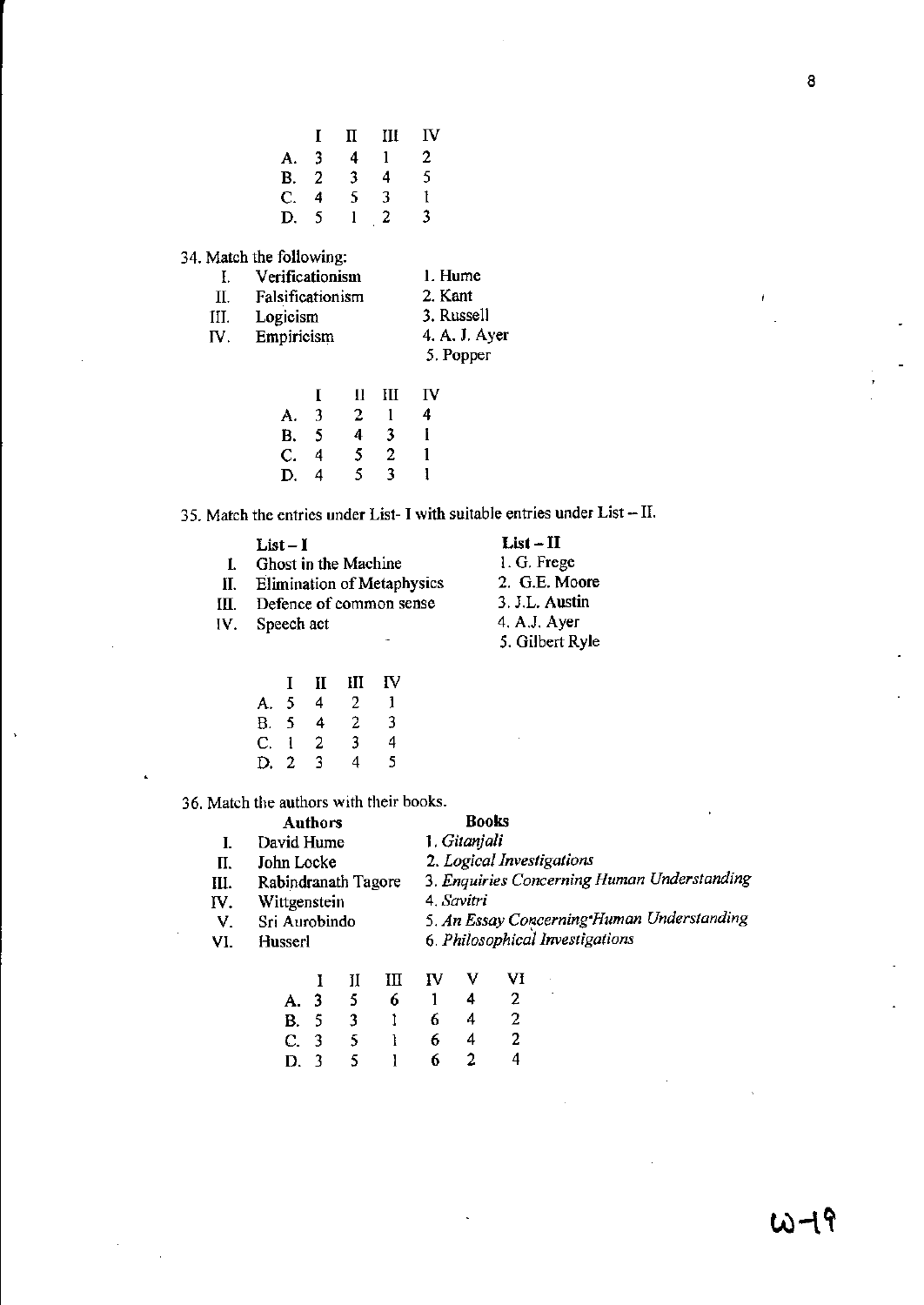### 37. Match each type of knowledge with its proper instance.

- Type Instance<br>Propositional knowledge: 1. I know that if lions I. Propositional knowledge: 1. I know that if lions are ferocious, then lions are ferocious.
- II. Knowledge by acquaintance: 2. I know that colourless green ideas sleep furiously.
- III. Skill Knowledge:
- IV. *A priori* knowledge:
- 3, I Know that Grass is green.
- 4. I Know Mr Upadhyaya.
- 5. I know cycling.

|     | I | П | Ш | ΓV |
|-----|---|---|---|----|
| А.  | 5 | 2 | 3 | L  |
| В.  | 4 | 3 | 2 | 5  |
| C.3 |   | 4 | 5 | 1  |
| D.  |   | 3 | 5 | 2  |

38. Which of the following correctly represents the chronological order of the philosophers?

- A. ThaIes, Protagorus, Plato, Thomas Aquinas.
- B. Leibnitz, Spinoza, Descartes, Locke.
- C. Locke, Berkeley, Hume, Descartes.
- D. Descartes, Kant. Hegel, Locke.
- 39. Which is the correct sequence of the level of reality in the descending order of scope according to the Tree of Porphyry?
	- A. Animate, Substance, Individual, Material, Rational, Sensitive
	- B. Rational, Sensitive, Animate, Individual, Material, Substance
	- C. Individual, Material, Substance, Sensitive, Rational, Animate
	- D. Substance, Material, Animate, Sensitive, Rational, Individuals
- 40. Specify the order in which Descartes's *Meditations* rejects different kinds of knowledge:
	- A. *A priori* Mathematical knowledge, Past Empirical Knowledge, Current Empirical Knowledge
	- 8. Past Empirical Knowledge, Current Empirical Knowledge, *A Priori* Mathematical Knowledge
	- C. Current Empirical Knowledge, *A Priori* Mathematical Knowledge, Past Empirical Knowledge
	- D. *A priori* mathematical Knowledge, Past Empirical Knowledge, Current Empirical Knowledge
- 41. A conclusion indicator is a phrase or term often used to suggest or indicate that its attached statement is the conclusion of an argument. Which of the following are conclusion indicators?
	- I. The truth of the matter is
	- II. It follows that
	- III. It is highly probable that
	- IV. On account of the fact that
		- A. I, II, III
		- $B.$  I, III, IV
		- C. II, III, IV
		- D. I, II, IV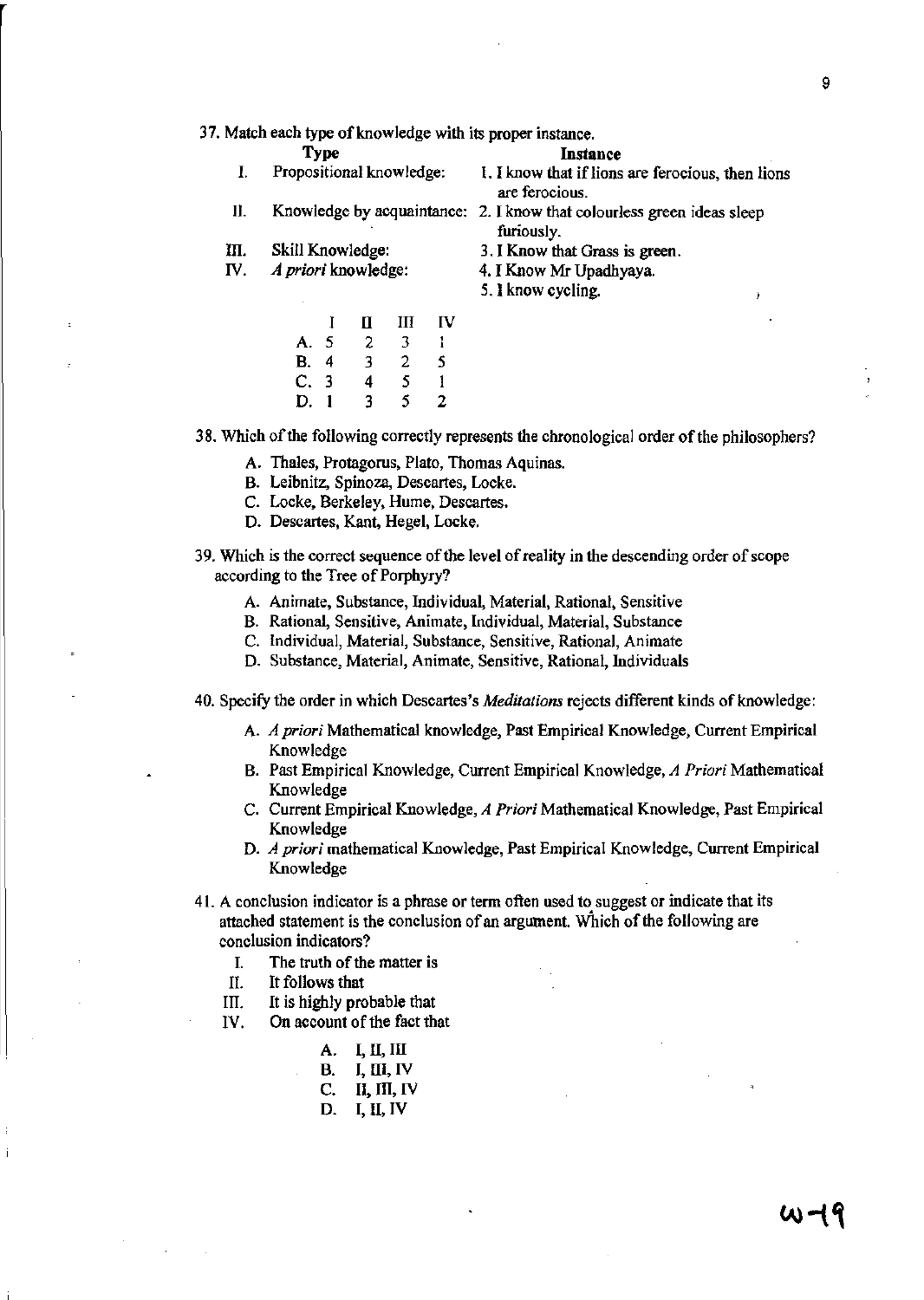- A. All the premises are true.
- B. All the premises are false.
- C. At least one among the premises is true.
- D. At least one among the premises is false.
- 43. An argument consists of a set of premises and a conclusion. Often a phrase or a term, called premise-indicator, is used to suggest or indicate the reasons for accepting the conclusion. Which of the following are premise-indicators?
	- I. Because of the fact that<br>II. In view of
	- II. In view of<br>III. The point l
	- The point I am trying to make that
	- IV. For the reason that
		- A. I. II, III
		- B. J, II, IV
		- C. II, III, IV
		- D. I,II1,IV
- 44. Which of the following can be logically inferred from the proposition that the Sun rises in the East?
	- A. Either the Sun rises in the East or the Moon rises in the East.
	- B. The Sun rises in the East, and the Moon rises in the East.
	- C. If the Sun rises in the East, then the Moon rises in the East.
	- D. The Sun rises in the East if and only if the Moon rises in the East.
- 45. Which of the following statements are true of inductive inference:
	- I. Relevant information, when added to its premises, can change the truth value of the conclusion.
	- II. The conclusion is always a general proposition.
	- III. The fonn of an argument determines its strength.
	- IV. A valid deductive argument need not be acceptable if it were an inductive argument.
		- A. J and IV
		- B. I and II
		- C. II and III
		- D. II and IV
- 46. Consider the following four conditional statements, each of which seems to assert a different type of implication. Match the conditional statements (column I) with the type of implication (column II).

- I. If you are hungry, breakfast is ready. 1. Causal implication<br>II. If Sham is a bachelor, then he is 2. Intentional implication
- II. If Sham is a bachelor, then he is unmarried.
- III. If you lower the temperature to zero 3. Informative implication degree Celsius, then the water will freeze.
- IV. If you pass the test, I'll give you a movie 4. Definitional treat. **implication**

# , **Column I Column II**

- 
- 
- 
- 
- S. Material implication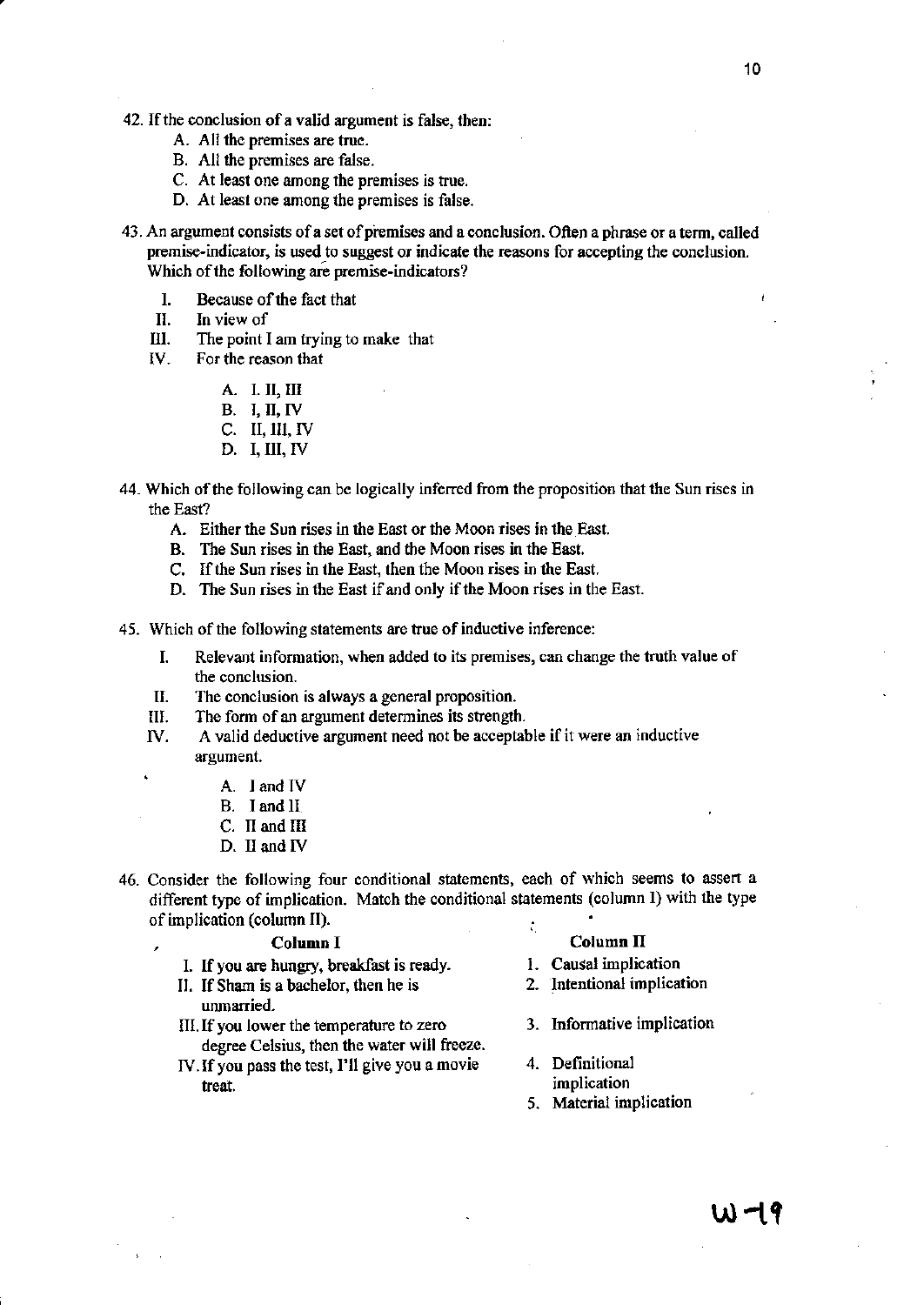|    | L | П | Ш | IV |
|----|---|---|---|----|
| А. | 2 | 3 | 4 | 5  |
| В. | 5 | 4 | 2 | 1  |
| C. | 3 | 4 | 2 | 1  |
| D. | 3 | 4 | 1 | 2  |

47. Match the relations (Column 1) with their correct defmitions (Column II).

**Column I Column II** 

- I. Contradictories
- II. **Contraries**
- III. Sub-contraries
- IV. Sub~alternation

| `olumn II |  |
|-----------|--|
|           |  |

- , 1. Two propositions cannot be both false.
- 2. Opposition between universal and particular propositions.
- 3. Two propositions cannot be true.
- 4. Opposition of truth values between two Propositions.

|    | T | п | Ш | IV |
|----|---|---|---|----|
| А. | 4 | 3 | L | 2  |
| Β. | 4 | 3 | 2 | ŧ  |
| C. | ł | 2 | 3 | 4  |
| D. |   | 2 | 4 | 3  |
|    |   |   |   |    |

48. Match the names of fallacies in the first column with their correct descriptions in the second.<br>I. S

Slippery Slope: 1. Assigning two different meanings to the same word in an Argument.

- 
- 
- II. Straw man: 2. A claim is true because it hasn't been proven false.
- III. Appeal to ignorance: 3. A conclusion by using'that very same conclusion as Support.
- IV. Begging the question: 4. Misrepresenting a person's views for them to be easily attacked.
	- 5. Rejecting an action telling that it will lead to other actions with undesirable consequences.

|      | Ι | П | Ш | IV |
|------|---|---|---|----|
| A. 3 |   | 5 | 1 | 4  |
| B. 5 |   | 4 | 2 | 3  |
| C. 2 |   | 5 | 3 | ı  |
| D. 4 |   | 3 | 1 | 2  |

49. Match the entries under Column I with suitable entries under Column II.

- 1. A set of propositions 1. Validity<br>II. A proposition 2. Normative
- II. A proposition
- III. An argument 3. Consistency<br>IV. A moral iudement 4. Truth value
- IV. A moral judgment

**Column I Column II**<br>et of propositions 1. Validity

- 
- 
-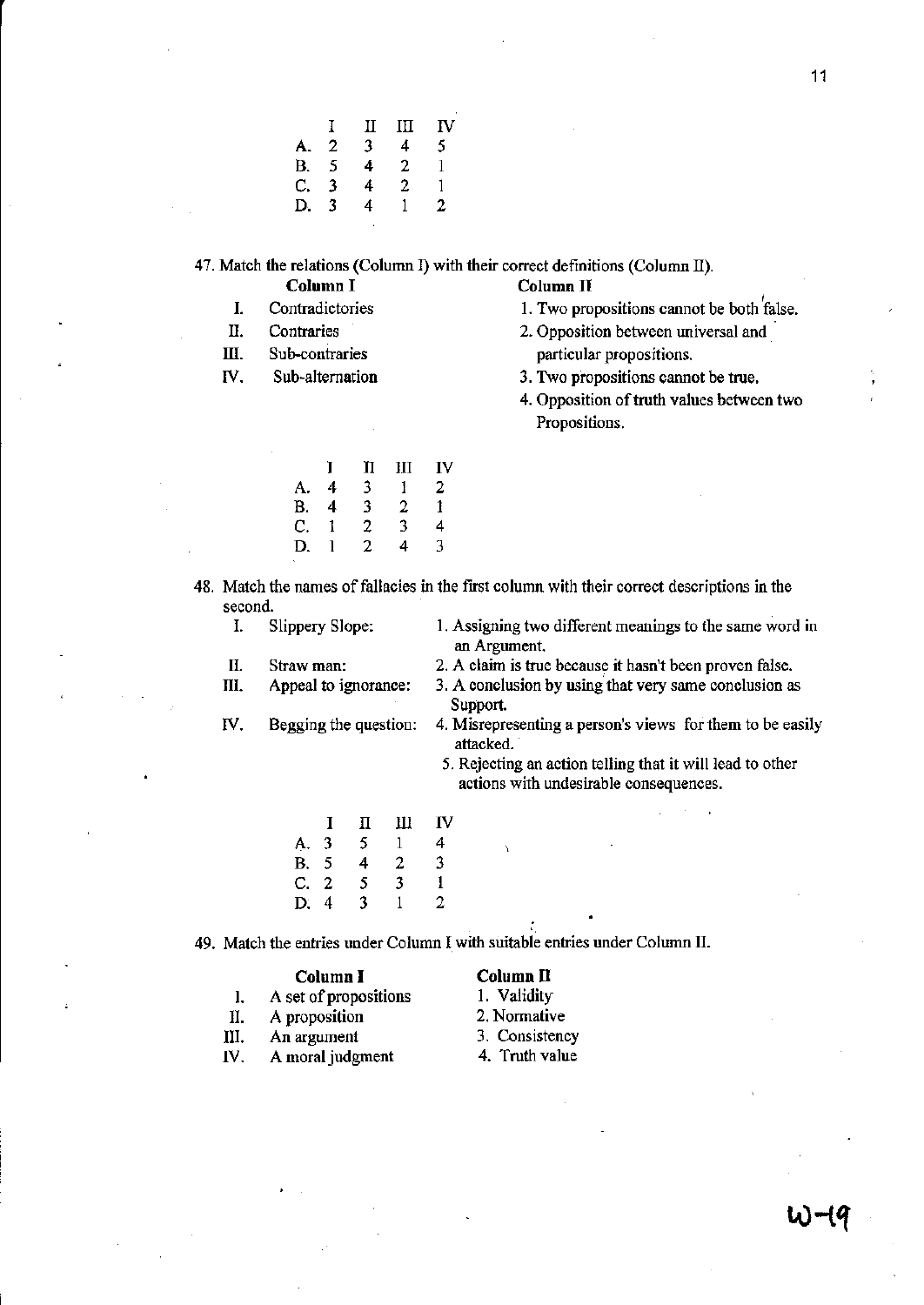|    | I | п | ш         | πv |
|----|---|---|-----------|----|
| А. | ı | 2 | 3         | 4  |
| B. | 4 | 3 | 1         | 2  |
| C. | 3 | 4 | 2         | 1  |
| D. | 3 | 4 | $\cdot$ 1 | 2  |

- 50. Given that some pesticides are poisonous, what is the truth value of the following statements?
	- I. No non-poisons are non-pesticides.
	- II. Some pesticides are not non-poisonous.
	- III. No pesticides are poisons.
		- A. I is true, II is false and III cannot be determined.
		- B. I cannot be determined, II is true and IH is false.
		- C. I is false, II is true and III cannot be determined.

D. I is false, II is true and III is false.

# PART -B

51. Which poet of classical India is called Shakespeare of India?

- A. Vālmiki
- B. Vyasa
- C. Kālidās
- D. Bhavabhuti

52. Arrange, in descending order, the following cities in accordance with their population.

1. New Delhi

II. Mwnbai

Ill. Kolkata

- IV. Hyderabad
	- A. I, II, III, IV B. II, I, III, IV  $C. IV, I, III, II$ D. IV, I, II, III
- 53. Given is a list of measuring standards in length. Identify the correct option in terms of ascending order.
	- 1 Centimetre

II. Millimetre

III. Micrometre

IV. Nanometre

A. IV, III, II, I B. III, IV, II, I C. II, I, IV, III D. I, II, IV, III

 $(i) - 9$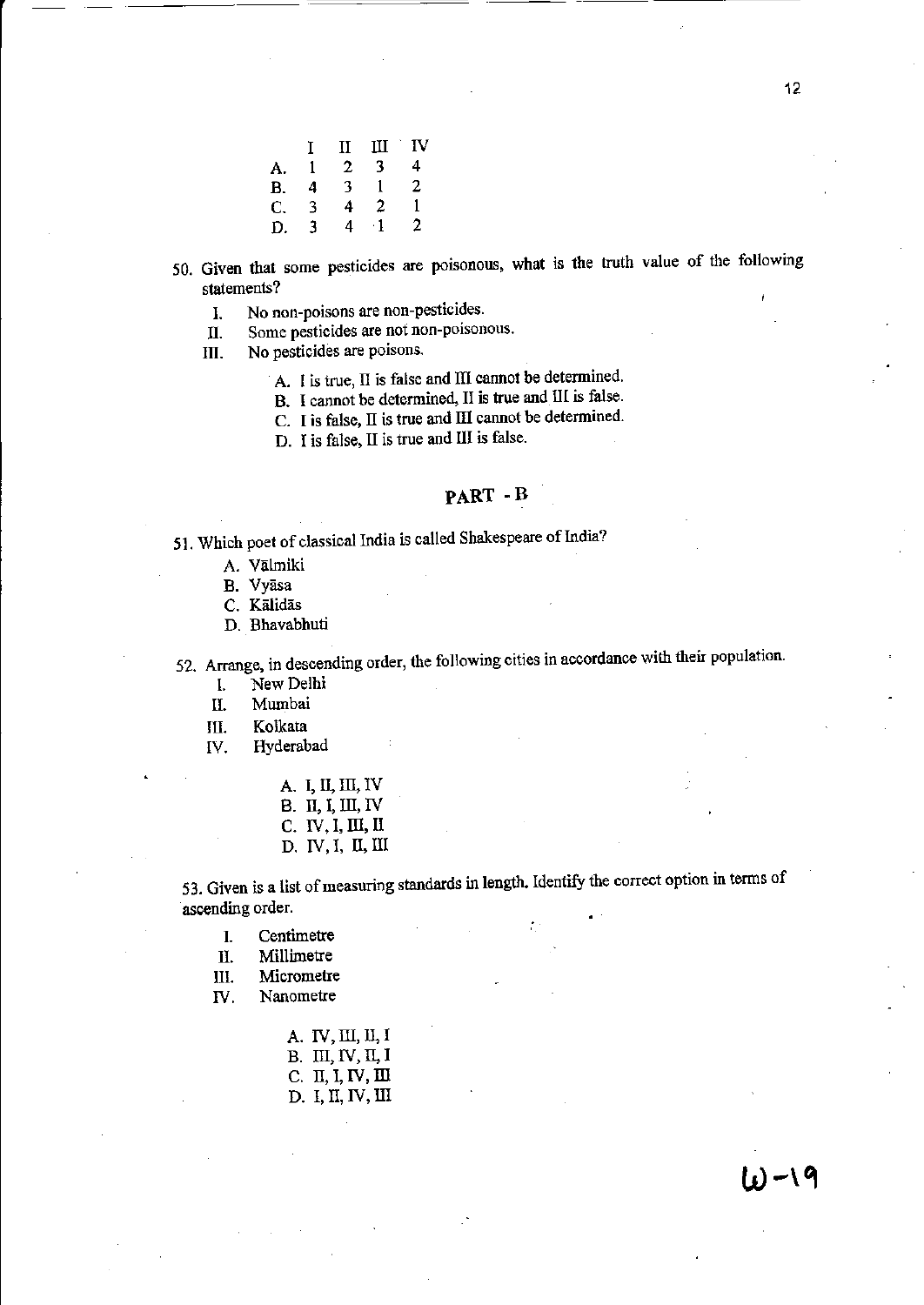- 54. Given below is a list of mountain peaks. Identify the correct option that indicates their heights in descending order.
	- I. Kangchenjunga<br>II. K12

II. K12<br>III. K2

III. K2<br>IV. K6

K<sub>6</sub>

- A. I, III, IV, IV
- $B.$  III, IV, II, I
- C. III, I, II, IV
- D. III, IV, II, I
- 55. Identify the correct sequence of colours in a primary rainbow starting from the longest wavelength.

I. Blue<br>II. Viole

**Violet** 

III. Indigo

IV. Yellow

- V. Red
- 

VI. Green<br>VII. Orange Orange

> A. IV, VI, VII, I, II, Ill, V B. III, IV, V , II, I, VI, VII C. V, VII, IV, VI, I, III, II D. V, VI, VII, IV, III, II, I

56. is a Covid19 survivor.

- A. The President of the USA
- B. The British Prime Minister
- C. The Prime Minister of Bangladesh·
- D. The President of South Korea

57. The Mandal Commission was constituted during the tenure of \_\_\_\_\_\_ as the PM of India.

- A. Indira Gandhi
- B. Morarji Desai
- C. Rajiv Gandhi
- D. VP Singh

58. The Narmada river originates from

- A. Mahabaleshwar
- B. Trimbakeshwar
- C. Ananthagiri HiUs
- D. Amarkantak

### 59. World Philosophy Day is observed on \_

- A. the 4th Thursday of November.
- B. the 3rd Thursday of November.
- c. the 2nd Thursday of November.
- D. the 1st Thursday of November.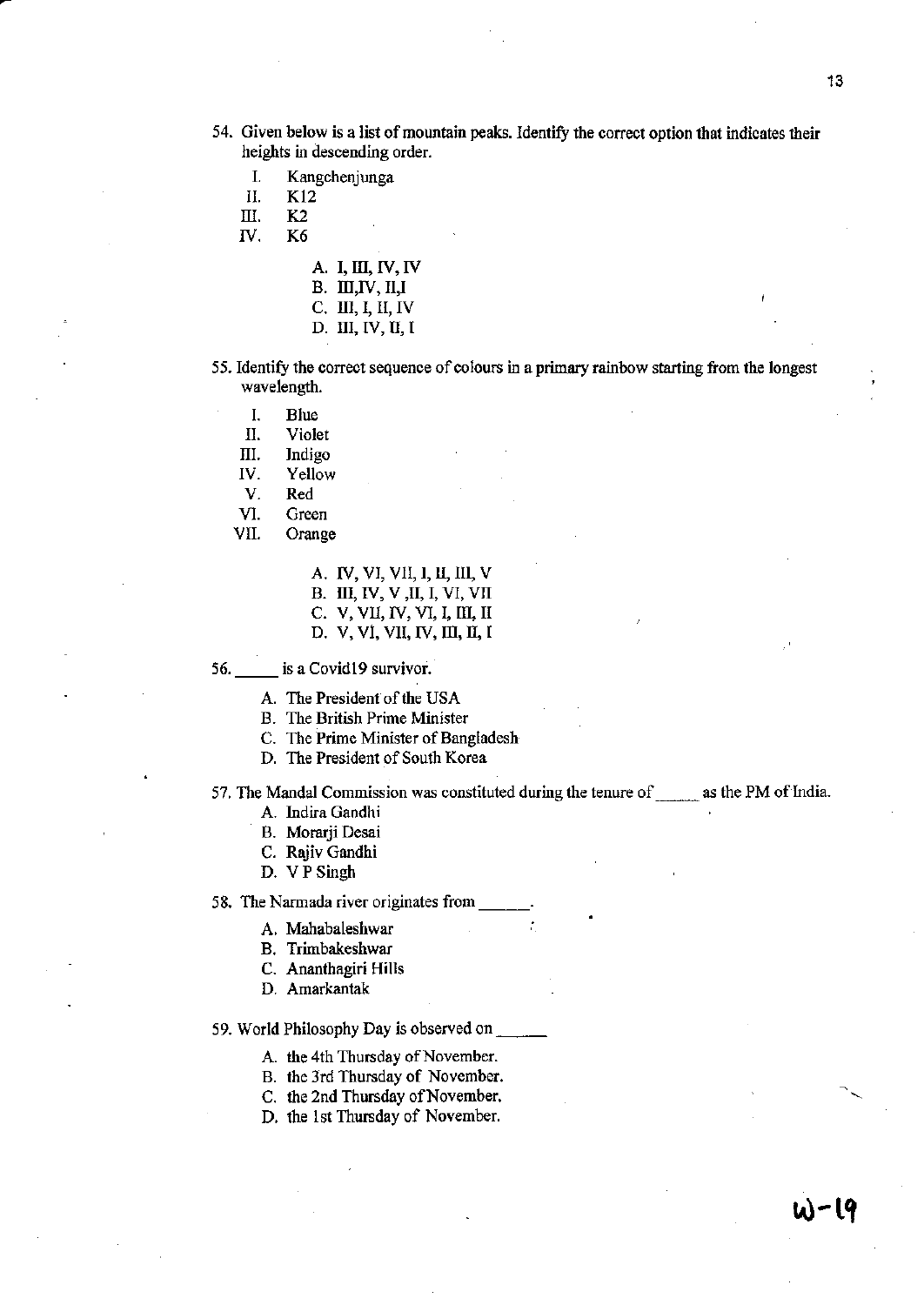- 60. Hypothalamus is an important part of \_\_ .
	- A. Heart
	- B. Kidney
	- C. Eye
	- D. Brain
- 61. How many games must be played among twenty teams of a football tournament so that each team plays at least one game with all other teams?
	- A. 160
	- B. 170
	- C. 180
	- D. 190
- 62. If you count your left band's thumb as I, index fmger as 2, middle fmger as 3, ring finger as 4, little fmger as 5 and then ring fmger as 6, middle finger as 7. and so on up to 1000. Which fmger do you count as 1000?
	- A. Thumb
	- B. Index Finger
	- C. Middle Finger
	- D. Ring Finger
- 63. Ifa rjght~angled triangle's hypotenuse is 0.5 meter and its base is 30 em, then what is the area of a square which has a side equal to that triangle's perpendicular?
	- A. 160 sq.em
	- B. 1600sq.cm
	- C. 3400 sq. em
	- D. 3500 sq. em

64. If ANIMAL is coded as  $261318142615$ , then, HUMAN is coded as  $\qquad \qquad$ .

- A. 196142613
- B. 821132614
- C. 821614113
- D. 196142614

65. Find the missing letters of the letter series,  $a b$   $b a$   $a$   $c$   $b$   $b$ 

- A. abbaa
- B. aabbb
- C. ababb
- D. babab

66. What is X in the series: 1, 2, 6, 24, X?

- A. 120
- B. 48
- C. 144
- D. 60

67. In a certain code language, HAND is written as SZMW; what will be the code of FINGER?

÷.

- A. URMTVI
- B. UJMTVI
- C. TRMUVI
- D. TRMUWI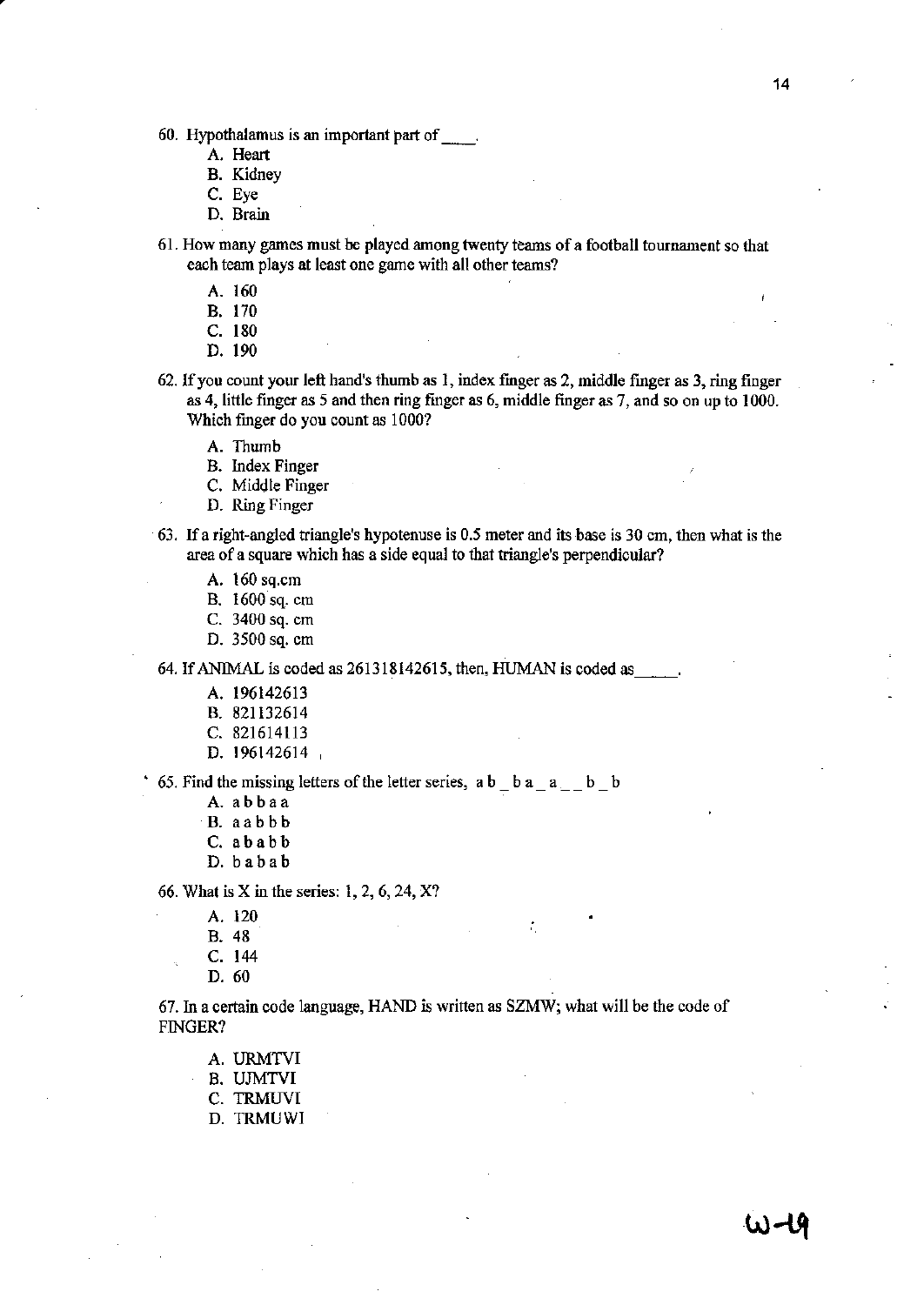68. Choose the odd one out from the group: Rectangle, Square, Cube, Triangle.

- A. Rectangle
- B. Square
- C. Cube

 $\vert$ 

D. Triangle

69. Choose the odd one out from the group: 21, 36, 49, 56, 84, 105, 175.

- A. 21
- B. 36
- C. 49
- D. 56

70. If three circles are marked as X, Y and Z, then, describe the figure that best represents the relationship among elephants, wolves and animals.

- A. The circle X is outside the circle Y. and the two are inside Z.
- B. The circle X is inside the circle Y, and the two are inside Z.
- C. The circle X is inside the circle Y, and the two are outside Z.
- D. The circle X is outside the circle Y, and the two are outside Z.

71, Find whether the conclusions C1, and/ or C2, follow from statements, S1 and S2.

- S1: Some hens are crows.
- S 2: All crows are horses.
- Cl: Some horses are hens.
- C2: Some hens are horses.
	- A. Only Cl follows.
	- B. Only C2 follows.
	- C. Both Cl and C2 follow.
	- D. Neither C1 nor C2 follows.
- 72. Which of the assumptions, Al and A2, is/are implicit in the statement, 'Most of the people who stop smoking gain weight'?

AI: If one stops smoking, one will gain weight.

- A2: If one does not stop smoking, one will not gain weight.
	- A. Al
	- B. A2
	- C. Both Al and A2
	- D. Neither Al nor A2

73. "All crows are black" is logically equivalent to:

A. All non-crows are non-black.

- B. All non-black things are non-crows.
- C. All black things are crows.
- D. All non-crows are white.

74. "Not everyone in the class will complete the course." is equivalent to:

- A. No one in the class will complete the course.
- B. Someone in the class wi1l complete the course.
- C. Someone in the class will not complete the course.
- D. Everyone will complete the course.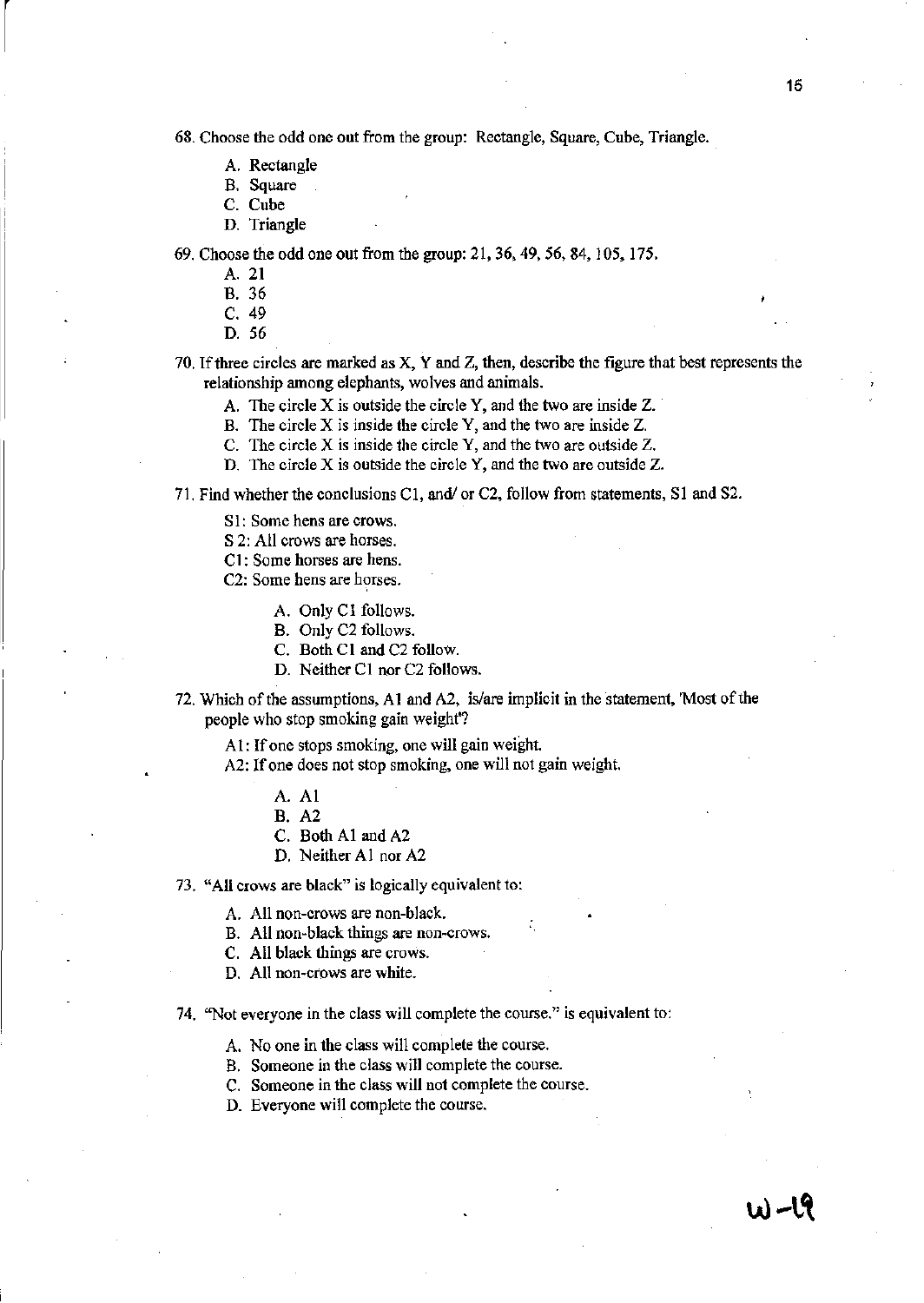75. In column I, there is a set of conflicting values. In column II, there is a set of questions that presupposes the conflicts. Identify the correct option that matches the value-conflict (in column I) with the relevant question (in column II).

# Column I

- I. Loyalty-honesty
- II. Equality-individualism
- III. Competition-cooperation
- IV. Order-freedom

#### Column II

1. Do you support the grading system in school?

2. Is reservation policy for employment fair?

3. Should 1 tell the police about my friend's vandalism?

4. Should we encourage radical views?

|    | Ĭ              | Н | Ш | IV |
|----|----------------|---|---|----|
| A. | 4              | 3 | 1 | 2  |
| В. | $\overline{2}$ | 1 | 4 | 3  |
| C. | 3              | 1 | 2 | 4  |
| D. | 3              | 2 | 1 | 4  |

### Read the following information and answer questions 76 and 77

There is a group of six persons:  $P_1$ ,  $P_2$ ,  $P_3$ ,  $P_4$ ,  $P_5$  and  $P_6$ . There are two fathers, three brothers (need not be brothers of each other) and a mother in the group.  $P_3$  is the sister of  $P_6$ .  $P_2$  is the brother of  $P_5$ 's husband,  $P_4$  is the father of  $P_1$  and paternal grandfather of  $P_6$ ,

76. Who are those three brothers (need not be brothers of each other)?

- A. PI, P2. P6
- B. PI, P4, Ps
- C, P2, P4, P6
- D, PI, *P2,* P4

77. How is P6 related to *Ps?* 

- A.  $P_6$  is the father of  $P_5$ .
- B.  $P_6$  is the husband of  $P_5$ .
- C.  $P_6$  is the son of  $P_5$ .
- D, P6 is the brother of Ps.

#### Answer the questions from 78 to 80 based on information given below.

Six lectures,  $Li$ ,  $L2$ ,  $L3$ ,  $L4$ ,  $L5$  and  $L6$ , are to be organised in a span of seven days from Sunday to Saturday, only one lecture on each day in accordance to the following:

- I. L1 should not be organised on Thursday,
- 11, L3 should be arranged immediately after L6.
- III. There should be a gap of two days between L4 and L5.
- IV. One day there will be no lecture (Friday is not that day).
- V. L4 should be organised just before the day on which there will be no lecture.

VI. L2 should be held on Tuesday and should not be followed by L4.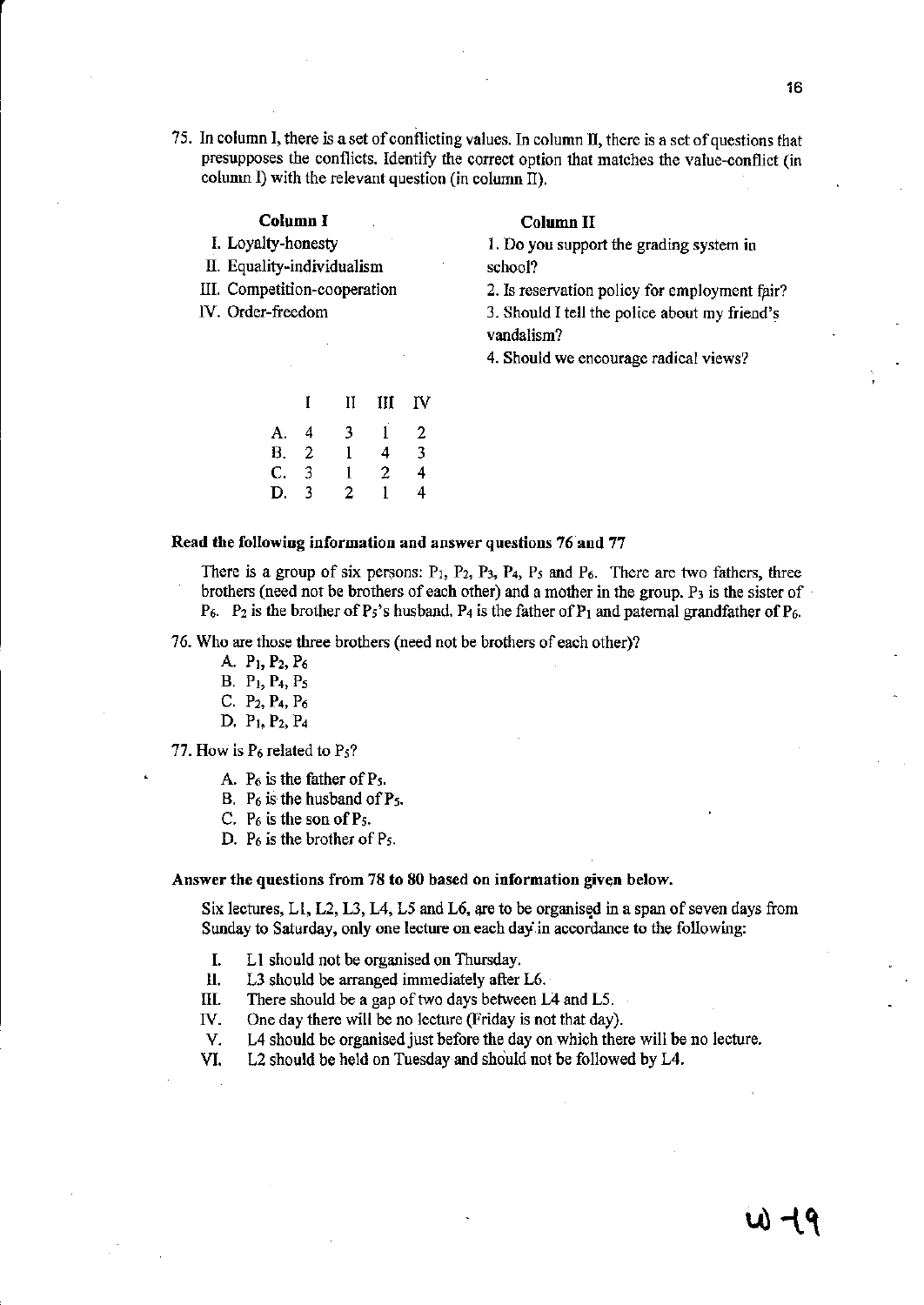78. What is the day on which there is no lecture?

- A. Monday
- B. Wednesday
- C. Thursday
- D. Saturday

79. How many lectures are organised between L2 and L1?

- A. One
- B. Two
- C. Three
- D. Four

&0. Which of the following is the last lecture in the series?

- A. L1
- B. L3
- C. L5
- D. L6

# Answer the questions from 81 to 85 on the basis of the following sentence and the 8 propositions listed below it.

lt is not necessary- no, nor so much as convenient that the legislative should always be in being; but absolutely necessary that the executive power should, because, there is not always need of new laws to be made, but always need of execution of the laws that are made. (John Locke)

List of propositions:

- I. It is necessary and convenient that the legislative should always be in being.
- II. It is not necessary or convenient that the legislative should always be in being.
- Ill. It is absolutely necessary that the executive power should always be in being.
- N. It is not absolutely necessary that the executive power should always be in being.
- V. There is always a need for new laws to be made.
- VI. There is not always a need for new laws to be made.
- VII. There is always a need for execution of the laws that are made.
- VIII. There is not always a need for execution of the laws that are made.

81. What are the component propositions of the given passage?

- A. I, III, V, VII
- B. II, IV, VI, VIII
- C. II, III, VI, VII
- D. I, III, VI, VII

82. How many premises, conclusions and independent arguments are there in the passage?

- A. One premise, three conclusions and three arguments
- B. Two premises, two conclusions and two arguments
- C. Three premises, one conclusion and two arguments
- D. Three premises, one conclusion and three arguments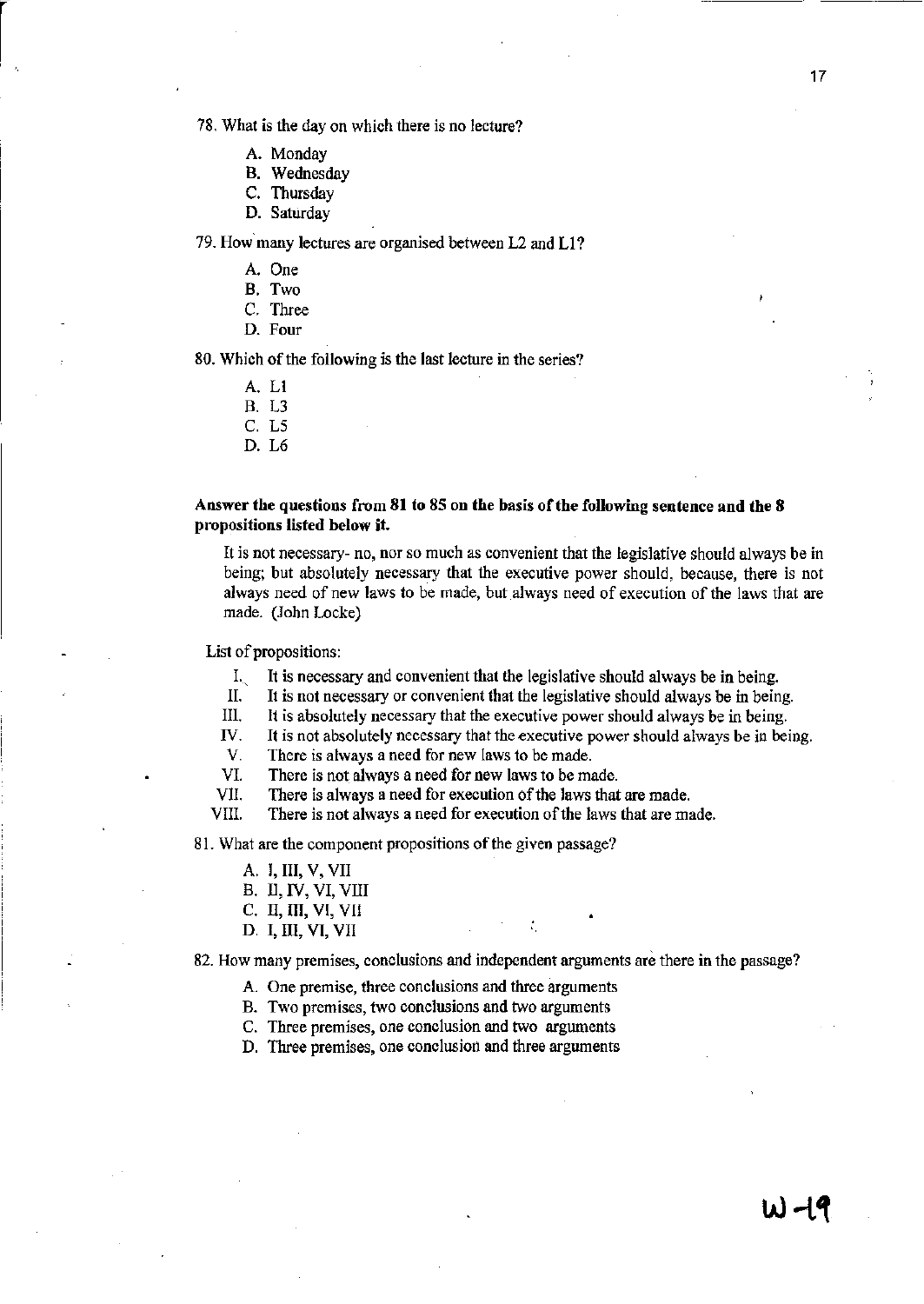83. What are the premises of the arguments made in the passage?

- A. VI alone
- B. VIand VII
- C. II and III
- D. II, III and VI

84. What are the conclusions of the arguments made in the passage?

- A. II alone
- B. II and III
- C. II, III and V
- D. IV, V and VII

85. What are the Arguments made in the passage?

- A. Two Arguments: (i) VI, therefore, II. (ii) VII, therefore, III.
- B. Two Arguments: (i) II, therefore, VI. (ii) III, therefore, VII.
- e. Two Arguments: (i) V, therefore, I. (ii) VIII, therefore, IV.
- D. Three Arguments: (i) V, therefore, I. (ii) VI, therefore, II. (iii) VII, therefore, III.

86. Which of the following sentences are grammatically correct?

- 1. . They did not want to come with us at flrst, but we were able to persuade them.
- n. We tried hard, but we could not persuade them to come with us.
	- A. Only I
	- B. Only II
	- C. Both I and II
	- D. Neither I nor II

87. Which of the following sentences are grammatically erroneous?

1. The number of boys was twenty.

- II. The nwnber of boys were twenty.
- Ill. It is a gift from I and my son.
- IV. It is a gift from my son and me.
- V. Either Ravi or his wife is present here.

VI. Neither Ravi nor his wife is present here.

- A. II and III
- B. II and IV
- C. II and V
- D. I and VI

88. Match the collective nouns (Column I) with appropriate animals (Column II).

|     | Column I    | Column <sub>II</sub> |
|-----|-------------|----------------------|
| L   | A pack of   | 1. sheep             |
| II. | A pride of  | 2. ants              |
| IП. | An army of  | 3. fish              |
| IV. | A school of | 4. wolves            |
| V.  | A flock of  | 5. crows             |
| VI. | A murder of | 6. Lions             |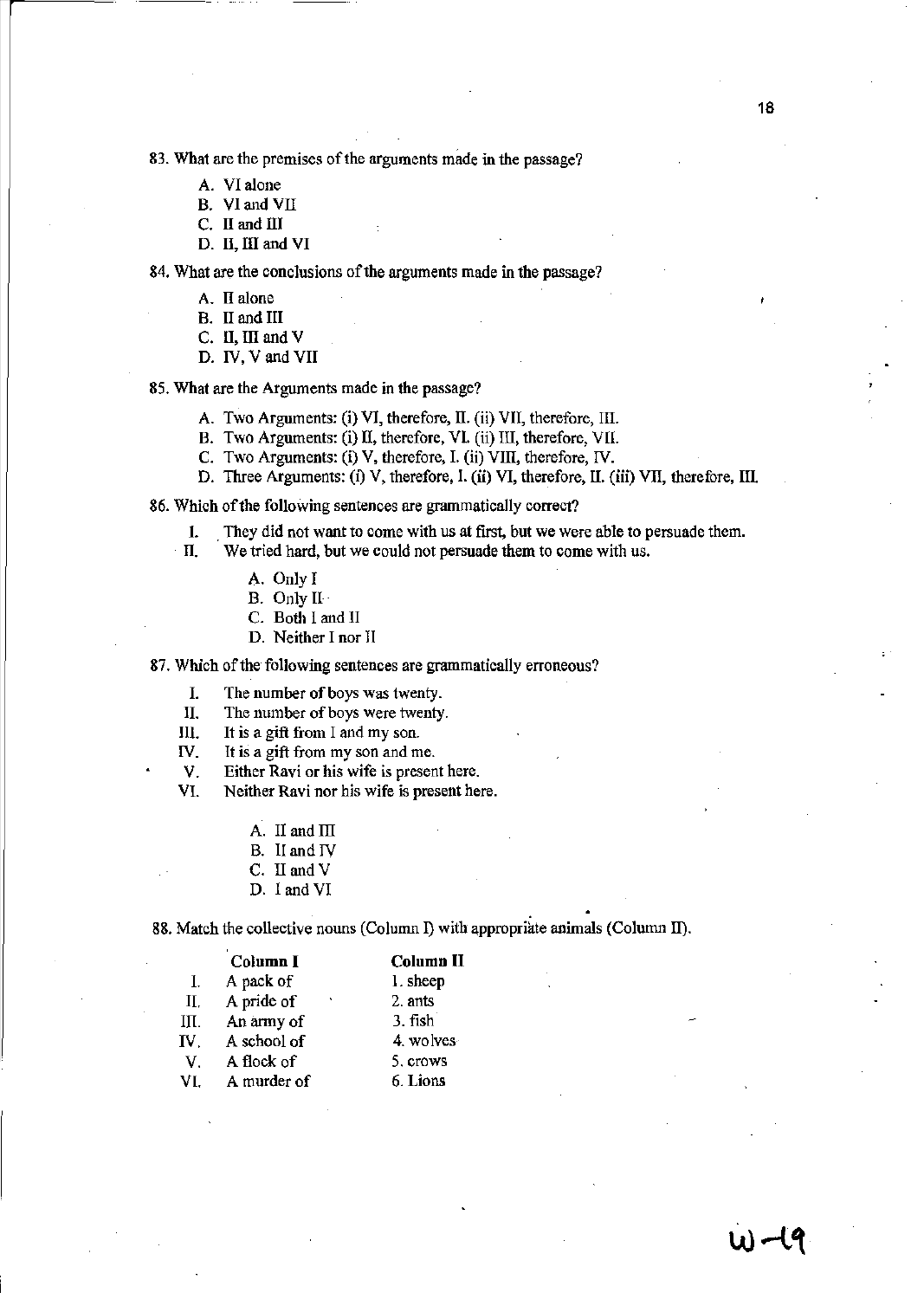|  |        |                | $I$ II III IV V |              | VI |
|--|--------|----------------|-----------------|--------------|----|
|  |        |                | A. 4 6 2 3 1 5  |              |    |
|  |        |                | B. 4 6 2 3 5    |              |    |
|  |        |                | C. 2 3 4 6 1    |              | -5 |
|  | D. 1 5 | $\overline{4}$ | 6.              | $\mathbf{2}$ | 3  |

89. Which of the following uses of 'for' or 'since' are 'correct?

I. I have been waiting for a long time.<br>II. I have been waiting since a long time.

II. I have been waiting since a long time.<br>III. I have been waiting since six months.

I have been waiting since six months.

IV. I have been waiting for ages.

V. We have not been to the cinema for ages.<br>VI. It has been ages since we went to the cine

It has been ages since we went to the cinema.

| A. 1, III, V      |
|-------------------|
| B. II, III, IV, V |
| C. I, II, V, VI   |
| D. I, IV, V, VI   |

90. Match the words with their synonyms.

|      | Words        |   |                  |   |                  | Synonyms |    |
|------|--------------|---|------------------|---|------------------|----------|----|
| I.   | Cogent       |   | 1. Forbid        |   |                  |          |    |
| П.   | Equivocal    |   |                  |   | 2. Word for word |          |    |
| III. | Verbatim     |   |                  |   | 3. Compelling    |          |    |
| IV.  | Incorrigible |   | 4. Dubious       |   |                  |          |    |
| V.   | Proscribe    |   | 5. Propose       |   |                  |          |    |
| VI.  | Proffer      |   | 6. Uncorrectable |   |                  |          |    |
|      |              | ì | П                | Ш | īν               | v        | VI |
|      | А.           |   | 5                | 2 | 6                | 3        | 4  |
|      | В.           | 2 | 6                | 1 | 5                | 3        | 4  |
|      | C.           | 3 | 4                | 1 | 5                | 2        | 6  |
|      | D.           | 3 | 4                | 2 | 6                |          | 5  |
|      |              |   |                  |   |                  |          |    |

Read the following passage and answer the questions from 91 to 100.

Beauty in Nature then, as we commonly understand, is anything that brings about a break in the routine life and serves as a point of departure towards the realisation of delight. This is the only condition which it should satisfy. But what is the significance of this break? Generally, we lead a life of continuous tension, bent as we are upon securing aims more or less personal in character. In Samkara's words, life is characterised by  $\alpha \nu i d\gamma \bar{a}$ -kāma*karma,* i.e., desire and strife, arising out of the ignorance of the ultimate truth. When we are not actively engaged, we may feel this tension relaxed; but the feeling of relaxation is deceptive for even then self-interest persists as may be within the experience of us all. Delight means the transcending of even this inner strain. The absence of desire then is the determining condition of pleasure; and its presence, that of pain. The absence of desire may be due to any cause whatever - to a particular desire having been gratified Or to there being, for the time, nothing to desire. The chief thing is that the selfish attitude of the mind - the 'ego-centric predicament' - must be transcended at least temporarily, and a point of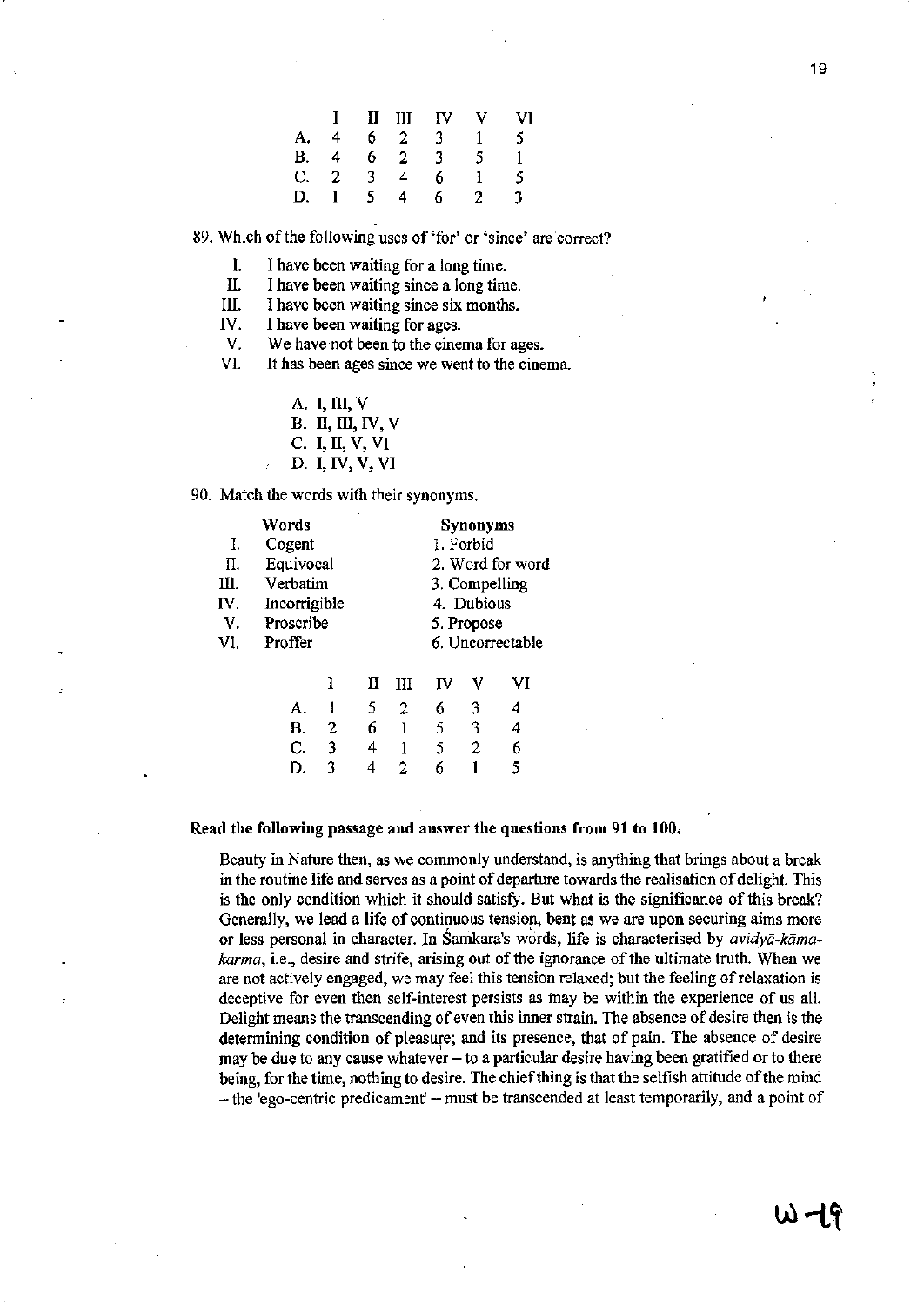detachment has to be reached before we can enjoy happiness. Joy or bliss is the intrinsic nature of the self according to the Vedanta, that being the significance of describing the ultimate reality as *ananda.* The break in the routine life restores this character to the self. If the intrinsic nature is not always manirest, it is because desire veils it When this veil is stripped off, no matter how the real nature of  $\bar{a}$ tman asserts itself and we feel the happiness which is all our own. In the case of a *jñanin* the true source of this delight is known, but even when such enlightenment is lacking, we may experience a similar delight. We may enjoy while yet we do not know. To use Samkara's words again, the ever-recurring series of *kama* and *karman* while their cause *avidya* continues in a latent form, marks the aesthetic attitude; the dismissal of *avidya* even in this latent form marks the saintly attitude. Thus the artistic attitude is one of disinterested contemplation but not of true enlightenment while the attitude of the saint is one of true enlightenment and disinterestedness but not necessarily passive. The two attitudes thus resemble each other in one important respect,

(Extracted from *Indian Aesthetics* by M. Hiriyana)

- 91. What serves as a point of departure towards the realisation of delight?
	- A. Beauty in Nature

*viz.,* unselfishness.

l,

- B. Break from mundane life
- C. Knowledge of the self
- D. Latent form of *avidya*
- 92. From Sankara's concept of *Avidya-kiima-karrna* as elucidated by Hiriyana we can infer that:
	- A. Life is full of suffering.
	- B. Ignorance causes desire and strife in life.
	- C. Human life has nothing to do with ultimate reality.
	- D. Desire and strife cause ignorance.
- 93. The author understands delight as the transcending of certain "inner strain". What is the inner strain?
	- A. Strife in everyday life
	- B. Desires of life
	- C. Life of continuous tension
	- D. Persistence of self-interest
- 94. "The absence of desire then is the detennining condition of pleasure; and its presence, that of pain." Which of the following sentences are suggested by the above quote?

I. Absence of desire is the one and only condition for the experience of pleasure.

- II. Presence of pleasure entails the absence of desire.
- III. Presence of pain entails the presence of:desire. •
- IV. Absence of desire is also a desire; hence elimination of pain is not possible.

Choose the correct combinations:

- A. I, II and IV
- B. I, II and  $III$
- C. II, III and IV
- D. I, II, III and IV

ω નષ